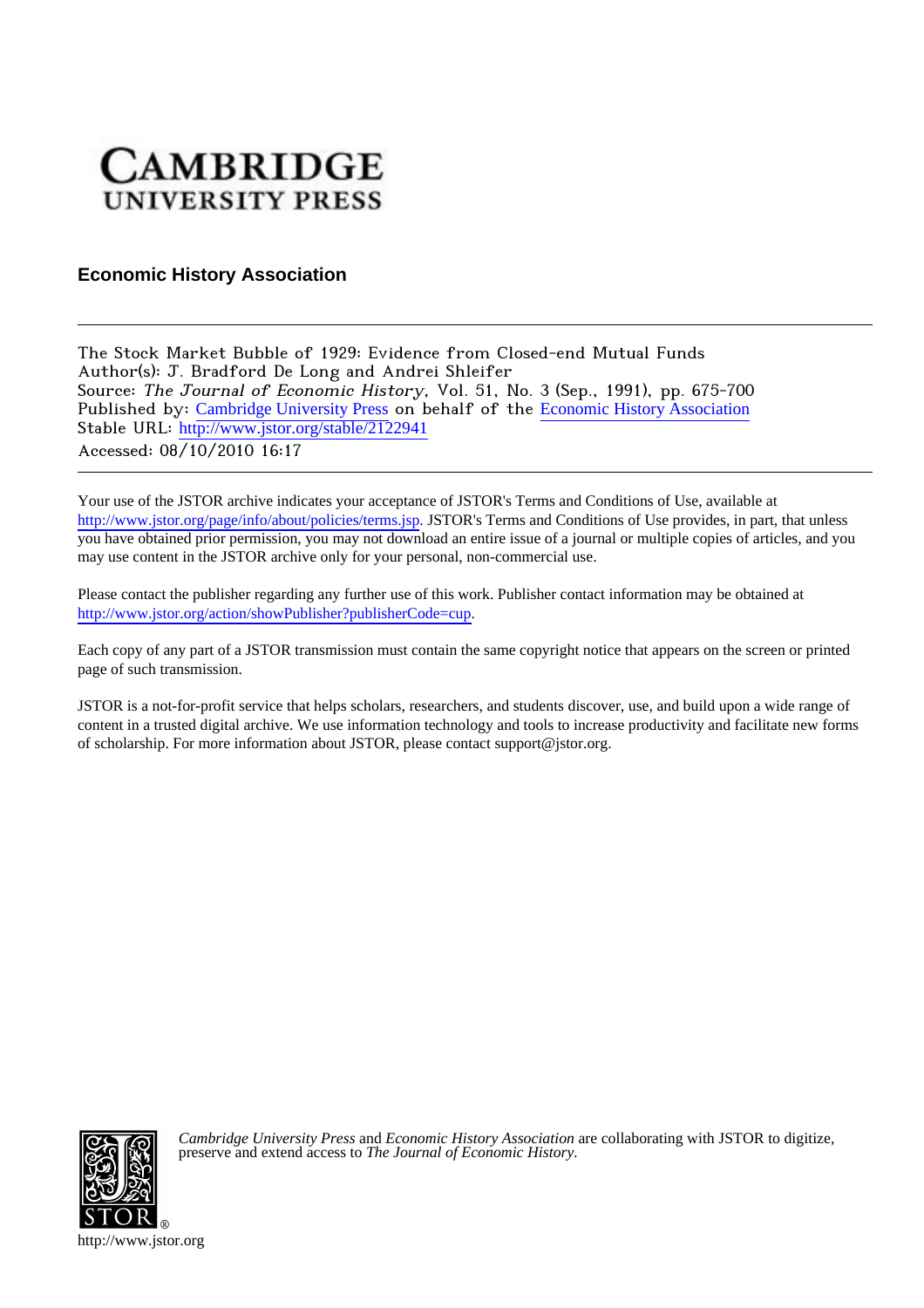# **The Stock Market Bubble of 1929: Evidence from Closed-end Mutual Funds**

# **J. BRADFORD DE LONG AND ANDREI SHLEIFER**

**Economists directly observe warranted "fundamental" values in only a few cases. One is that of closed-end mutual funds: their fundamental value is simply the current market value of the securities that make up their portfolios. We use the difference between prices and net asset values of closed-end mutual funds at the end of the 1920s to estimate the degree to which the stock market was overvalued on the eve of the 1929 crash. We conclude that the stocks making up the S & P composite were priced at least 30 percent above fundamentals in late summer, 1929.** 

#### **1. INTRODUCTION**

The sharp rise and subsequent crash of stock prices in 1929 is perhaps **the most striking episode in the history of American financial markets. The nominal Standard and Poor's (S & P) composite index rose 64 percent between January 1928 and September 1929, fell 33 percent between September and December 1929, recovered about halfway to its 1929 peak, and then fell again to a low point in the summer of 1932: 66 percent below its December 1929 level and 77 percent below its September 1929 average (see Figure 1).1** 

**Some observers have interpreted this price pattern as reflecting changing fundamentals in the economy. Irving Fisher, for example, argued throughout 1929 and 1930 that the high level of prices in 1929 reflected an expectation that future corporate cash flows would be very high.2 Fisher believed this expectation to be warranted after a decade of steadily increasing earnings and dividends, rapidly improving technologies, and monetary stability. According to this interpretation, the runup of stock prices before the crash reflected shifts in expectations of the future that were ex post faulty but ex ante rational. The crash and** 

The Journal of Economic History, Vol. 51, No. 3 (Sept. 1991). © The Economic History **Association. All rights reserved. ISSN 0022-0507.** 

**J. Bradford De Long is Assistant Professor of Economics and Andrei Shleifer is Professor of Economics at Harvard University, Cambridge, MA 02138.** 

**We would like to thank Stefan Krieger and Hoang Quan Vu for excellent research assistance. We would also like to thank David Cutler, Stefan Krieger, Peter Lindert, Lawrence Summers, Robert Vishny, Robert Waldmann, Eugene White, and an anonymous referee for helpful comments, and the National Science and Russell Sage foundations for financial support.** 

**' The Standard and Poor's composite index is taken from the 1984 Securities Price Index Record, p. 4. Its source is table P-l of Cowles, Common Stock Indices.** 

**<sup>2</sup>See Fisher, The Stock Market Crash, in which he defended his belief that the market had not been significantly overvalued in the fall of 1929. Fisher is most often cited and ridiculed for his statement in the fall of 1929 that "stock prices have reached what looks like a permanently high plateau." See Galbraith, Great Crash, p. 75.**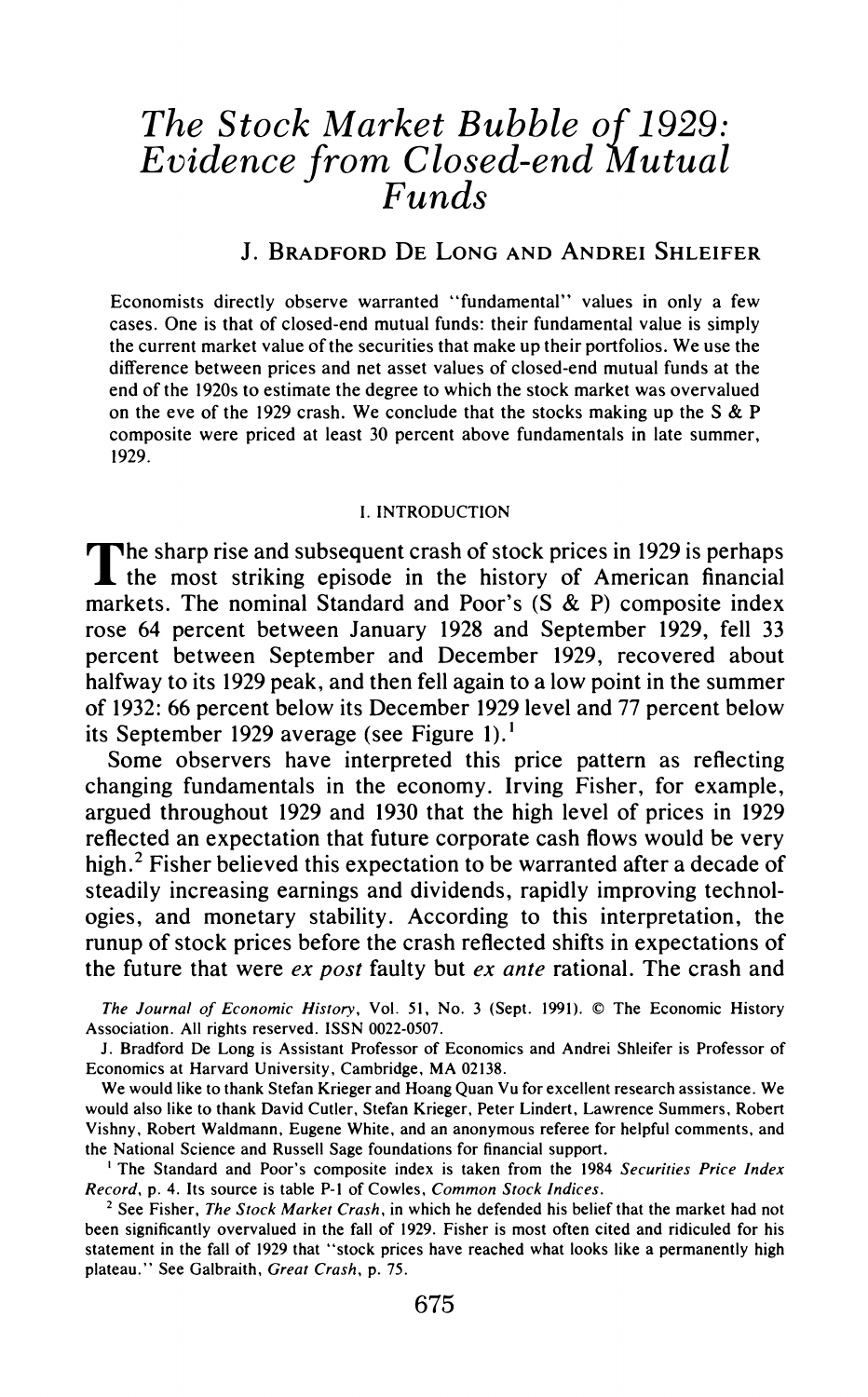

**THE NOMINAL S & P COMPOSITE STOCK PRICE INDEX, 1928-1932 (1941-1943 = 1000) Source: Cowles, Common Stock Indices, table P-1.** 

**the subsequent slide of stock prices then reflected a rational, and in this case an ex post correct, revision of beliefs, as investors recognized the approach of the Great Depression and the end of the Roaring Twenties.** 

**Other students of the Great Crash, notably J. K. Galbraith, have argued that even though fundamentals appeared high in 1929, the stock market rise was clearly excessive. Galbraith cited margin buying, the formation of closed-end investment trusts, the transformation of financiers into celebrities, and other qualitative signs of euphoria to support his view.3 Over the past three decades, Galbraith's position has lost ground with economists, especially with financial economists, as the efficient-market hypothesis has gained.** 

**Much recent work sides with Fisher's interpretation of 1929. Sirkin, for example, examined the revisions of long-run growth forecasts required for shifts in stock yields in 1929 to reflect shifts in perceived fundamental values. He found that, compared to actual post-World War 11 yields and stock returns, the implied growth rates of dividends were quite conservative, and in fact lower than post-World War 11 dividend growth rates.4 Santoni and Dwyer failed to find evidence of a bubble in stock prices in 1929.5 Along similar lines, Barsky and De Long argued that, if the long-run growth rate of dividends were thought to be unstable and if investors projected recent-past dividend growth rates into the future, then large swings in stock prices, such as those of the 1920s and** 

**<sup>4</sup>Sirkin, "The Stock Market of 1929 Revisited."** 

**<sup>3</sup> Galbraith, Great Crash, especially pp. 6-28 and 71-92.** 

**s Santoni and Dwyer, "Bubbles vs. Fundamentals."**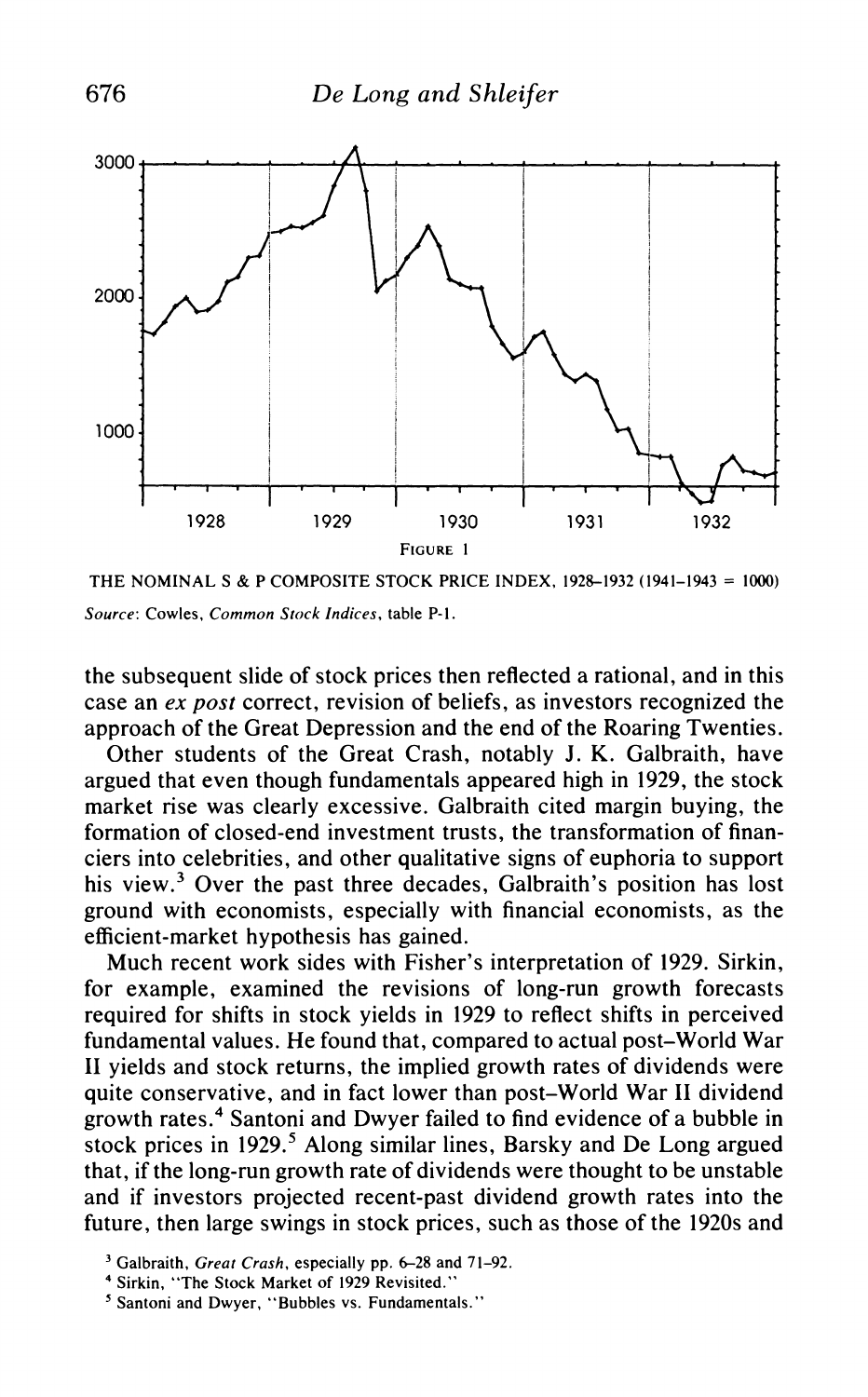**1930s, would be the rule rather than the exception. Barsky and De Long found that year-to-year movements in stock prices appear to have been no more sensitive to changes in current real dividends in the late 1920s and early 1930s than in the remainder of the twentieth century.6** 

**Leaning to the other side is White, who in a series of papers cited "qualitative evidence . . . [that] favors the view that a bubble was present," but cautioned that "[t]he failure of dividends to keep pace with stock prices does not . . . necessarily imply the existence of a bubble"; he thought it unlikely at the time of his writing that convincing quantitative estimates of overvaluation could be made.7 Rappoport and White have recently made quantitative estimates of the size of the overvaluation in 1929 comparable to those made here.8** 

**In this article we present evidence that a substantial component of the rise in stock prices up to and fall of stock prices away from September 1929 was in fact excessive and not based on rational revisions of warranted valuations. Our evidence is based on an analysis of the prices, discounts from net asset values, and new issue volumes of closed-end mutual funds during and after 1929. We estimate that at the peak the stock index was more than one-third above its fundamental value. Using a different source of information-the interest rates charged on brokers' loans-Rappoport and White got a similar estimate: under the assumption that lenders were risk neutral, they calculated that, at the market's peak, banks making brokers' loans thought the market was overvalued by perhaps one-half.** 

**Earlier work by De Long, Shleifer, Summers, and Waldmann and by Lee, Shleifer, and Thaler focused on closed-end funds as a measure of the sentiment of individual investors.9 Closed-end funds do not give investors direct claims on the assets of the fund. Investors desiring to liquidate cannot return their shares to the fund and trigger a partial liquidation of its portfolio, but must instead sell their shares to other investors. Because a closed-end fund is a company that has shares of other companies, its fundamental value can be measured exactly: it is the market value of the securities it holds-the net asset value.** 

**6 Barsky and De Long, "Bull and Bear Markets"; and Barsky and De Long, "Why Have Stock Prices Fluctuated?" Note that Barsky and De Long could not say that the stock market did not overreact to events in the 1920s-all they could say was that the degree of overreaction appeared no greater in the 1920s and 1930s than in other periods. In addition, Barsky and De Long examined the market's level in successive Januaries only. As a result, their procedures completely miss the 25 percent runup and then 30 percent crash of the S & P index in calendar year 1929.** 

**' White, "When the Ticker Ran Late"; and White, "The Stock Market Boom and Crash of 1929 Revisited," pp. 67-83.** 

**<sup>8</sup>Rappoport and White, "Was There a Bubble in the 1929 Stock Market?" They noted that lenders in the call-loan market in 1929 were demanding very high interest rates on loans secured by stocks, and that lenders in the call-loan market at least saw a significant chance ex ante of a large stock market crash in 1929.** 

**9 De Long et al., "Noise Trader Risk," pp. 703-38; Lee et al., "Investor Sentiment"; also see Lee et al., "Anomalies: Closed-End Mutual Funds," pp. 153-62.**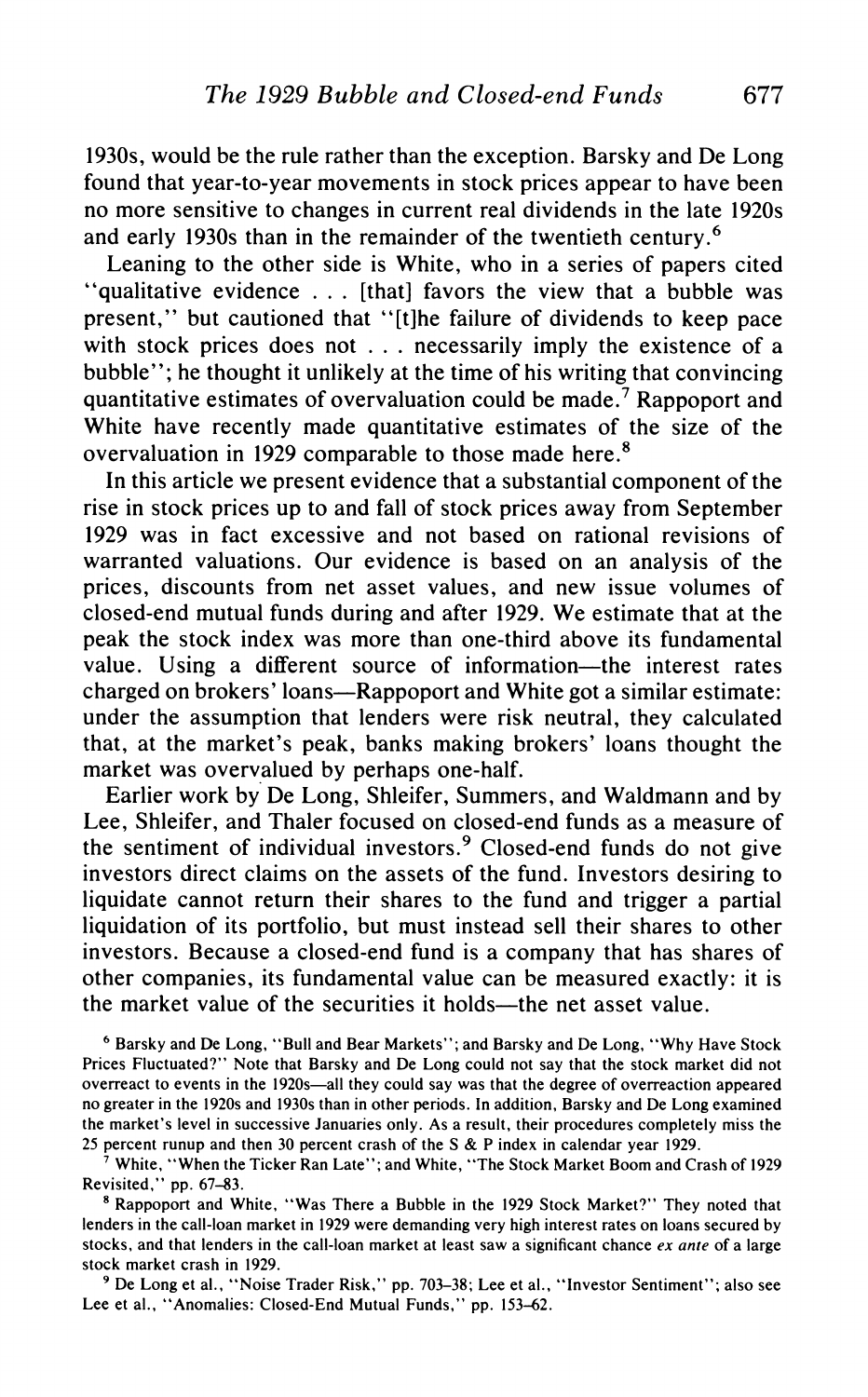**It is well known that closed-end funds sell for prices that often differ from their net asset values. In fact, in the post-World War 11 period, funds have tended to sell at a discount from their net asset values.'0 De Long et al. presented a theory of the pricing of closed-end funds in which the discount on those funds was a measure of an irrational investor sentiment factor. Lee et al. also presented some evidence consistent with this theory.** 

**Let us begin with the assumption that these discounts on closed-end funds are a measure of the sentiment of individual investors toward stocks; we can then investigate whether stock prices in 1929 were excessive. We estimate that about a fifth of the runup in stock prices from 1927 to 1929 and about half of the fall in stock prices from 1929 to 1931 were the result of shifts in irrational investor sentiment instead of rational revisions of estimates of fundamental values.** 

**Our conclusion is based on three pieces of evidence. First, the median closed-end fund premium in the third quarter of 1929 was about 50 percent. Such high premia on average have not since been achieved in the United States. Second, new closed-end fund issues in the third quarter of 1929 reached their highest level ever; according to the Commercial and Financial Chronicle, they amounted to \$1 billion during August and September 1929. This amount was equivalent in purchasing power to perhaps \$9 billion today and bore the same proportion to the U.S. economy then that \$55 billion would bear today. In the theory of De Long et al., both high premia and large volumes of new closed-end fund issues are evidence of excessive investor optimism.** 

**Our third piece of evidence uses the observation of Lee et al. that closed-end fund premia reflected the sentiment of individual investors. In the 1920s institutional investors barely existed, and individual investors dominated the holding and trading of all stocks. Individual investor sentiment should then have affected both closed-end fund premia and stock prices. In fact, during that period changes in the median discount on closed-end funds were strongly correlated with changes in stock prices.** 

**We take this evidence further by constructing an alternative measure of investor sentiment equal to the difference between the S & P stock index and an estimate of fundamentals from Barsky and De Long. Barsky and De Long's assumptions about fundamentals were designed to make "fundamentals" as volatile as possible. The Barsky-De Long framework provided for a larger increase in warranted fundamental values in 1929 than did other available models of the stock market. " Yet their measure was not a perfect fit, and substantial deviations of actual** 

**<sup>0</sup>Malkiel, Random Walk, pp. 260-64.** 

<sup>&</sup>lt;sup>11</sup> For example, those found in Shiller, *Market Volatility*, pp. 661-76.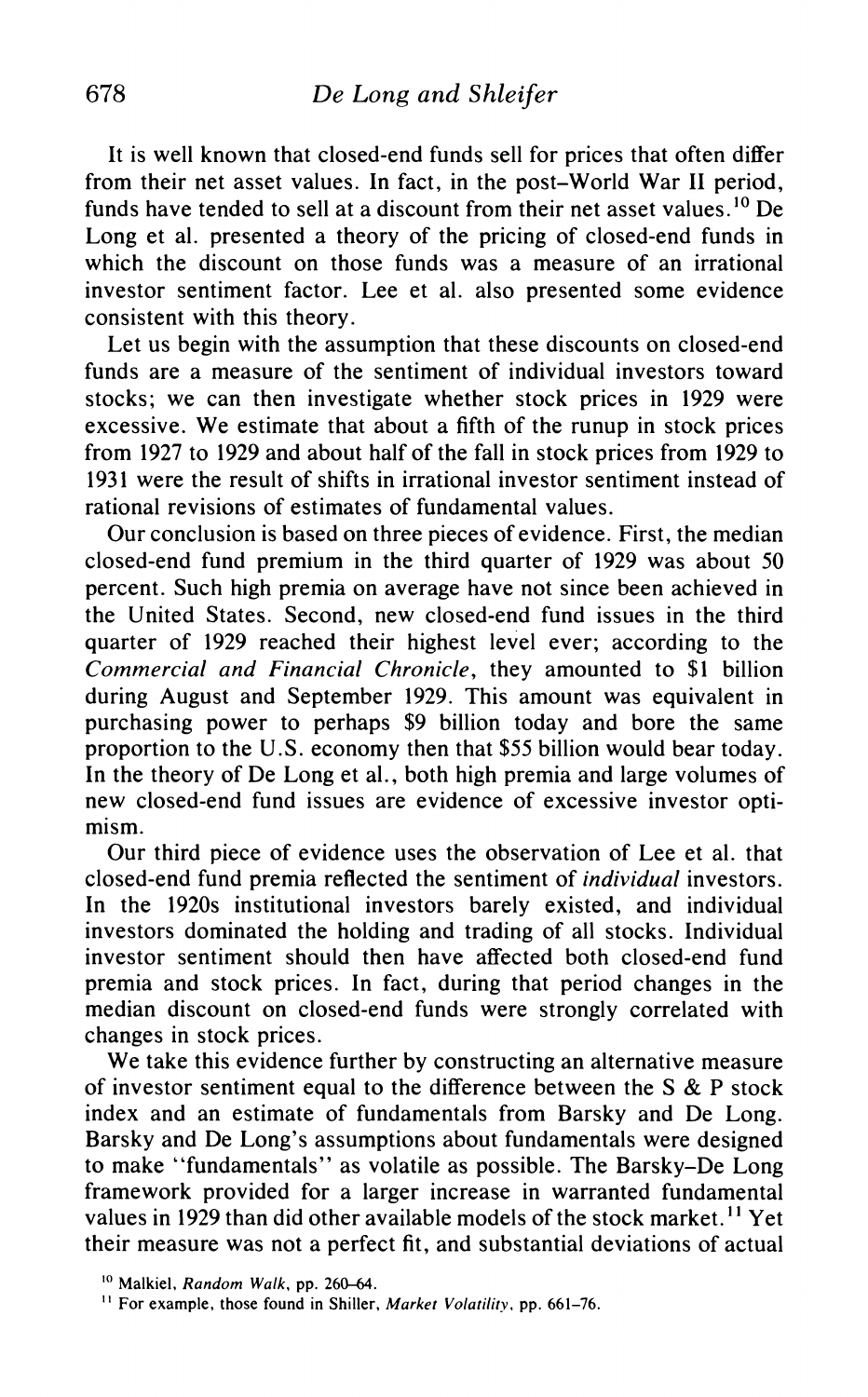**prices from the Barsky and De Long warranted values remain. We demonstrate that those deviations are closely correlated with the average premium or discount on closed-end funds. The measure of sentiment from closed-end funds is not only correlated with stock prices but also closely parallels an independently constructed measure of sentiment derived from Barsky and De Long. This evidence corroborates the interpretation of 1929 stock prices as reflecting in part excessive investor optimism.** 

**The next section briefly reviews earlier work that used closed-end fund discounts as a measure of investor sentiment. The third section presents our evidence on closed-end fund discounts. The fourth section analyzes the correlation between the median closed-end fund discount and stock prices relative to "fundamentals." The fifth section briefly addresses the question of whether the bubble of 1929 had an effect on the real economy, and the sixth concludes.** 

#### **II. DISCOUNTS ON CLOSED-END FUNDS AS A MEASURE OF INVESTOR SENTIMENT**

**The closed-end fund anomaly refers to the empirical finding that closed-end mutual funds often trade at prices substantially different from their net asset values: that is, the market value of the securities they hold.'2 When they are issued, closed-end funds typically sell at premia to net asset values. Without such premia, funds could not be organized without a loss to the organizers. But within months after issue in the post-World War II period, fund share prices typically moved to discounts to net asset values. These discounts to net asset values fluctuate over time, and changes in discounts are strongly correlated across funds. Occasionally discounts turn into premia. By and large, funds in the post-World War II period have sold at less than the market value of their holdings, with the median fund fluctuating between a premium of 5 and a discount of 25 percent.'3 Figure 2, using data from Lee et al., plots post-World War II premia and discounts for closed-end funds.** 

**Many standard-efficient-markets hypothesis-based explanations of the closed-end fund puzzle, such as illiquidity, taxes, and agency costs, have been shown to be inconsistent with the data. 14 De Long et al. offer an alternative explanation of the puzzle that is not consistent with efficient markets. In their model there are two types of investors: noise** 

**<sup>3</sup>See Lee et al., "Investor Sentiment."** 

<sup>&</sup>lt;sup>12</sup> Successive editions of Malkiel, Random Walk, have argued for nearly two decades that **closed-end funds are, when selling at "normal" discounts, attractive investment vehicles. The relevant passage is on pp. 260-64 of the 1975 edition (the subsection headed "Fund Step 3. Buy closed-end funds whenever they are selling well below their average historical discounts").** 

**<sup>14</sup>Lee et al., in "Investor Sentiment," provide reasons for rejecting these alternative attempts at explaining closed-end fund discounts.**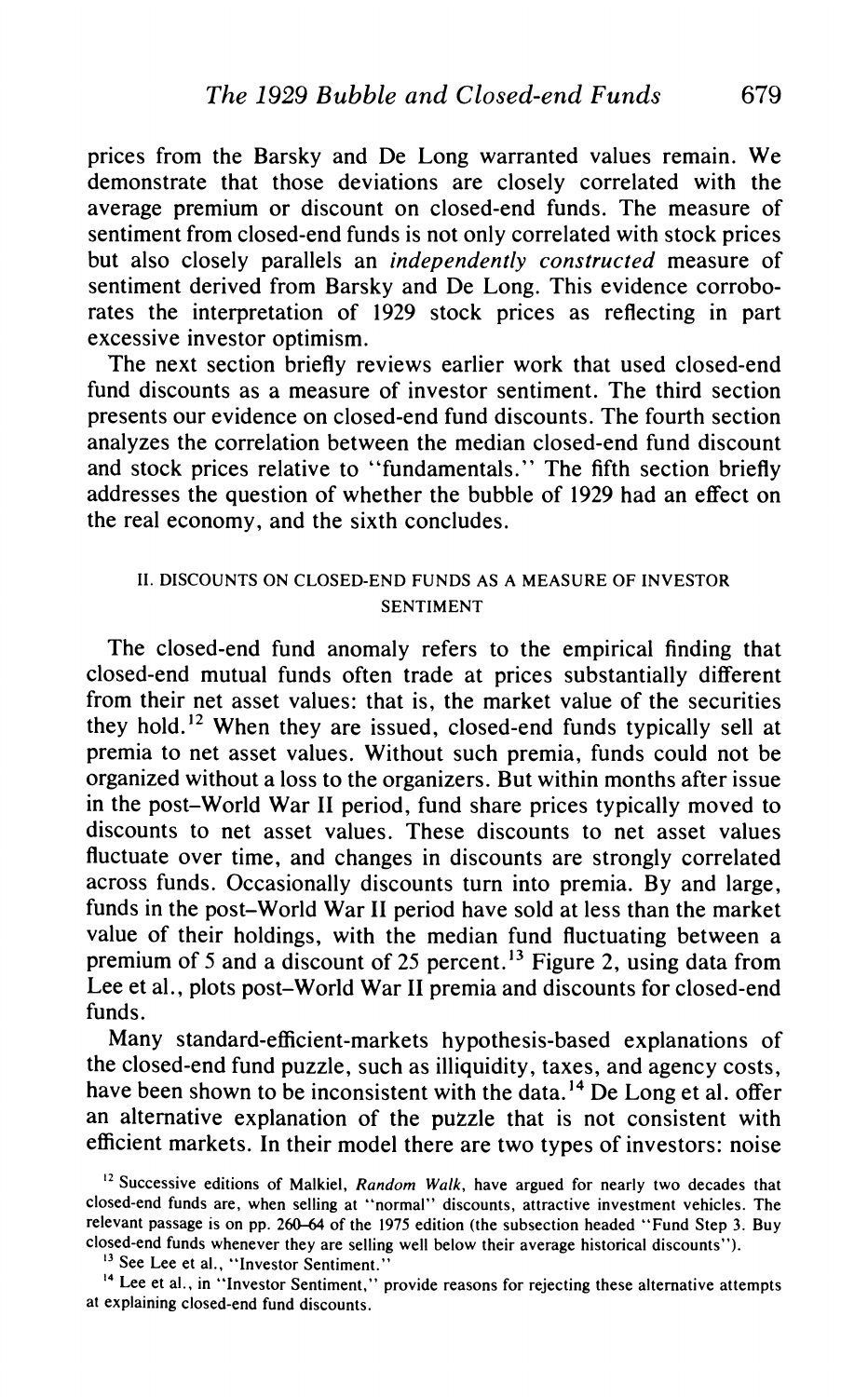

**POST-WORLD WAR II MEDIAN PREMIA AND DISCOUNTS ON CLOSED-END FUNDS, IN PERCENTAGE POINTS** 

**Source: Data provided by Lee et al.** 

**traders, whose demand is determined in part by irrational changes in their sentiment toward some securities, including closed-end funds; and rational investors, who are not influenced by irrational sentiment factors. In the case of closed-end funds, noise traders are probably the individual investors who hold and trade most of the funds' shares. When noise traders are optimistic, they increase their holdings. Rational investors accommodate this demand, reduce their own holdings, and if necessary go short. Noise trader optimism drives up the prices of closed-end funds relative to their net asset values, and discounts shrink or turn into premia. Conversely, noise trader pessimism causes them to reduce their holdings of the funds and other assets they trade. Because rational investors must hold more of the funds and bear more investor sentiment risk, they require higher expected returns and hence cause the discounts to widen.** 

**For this theory to hold together, arbitrage by rational investors must not eliminate the discounts on closed-end funds. Why don't rational investors buy funds selling at discounts, sell short their underlying portfolios, and ensure themselves a perfectly hedged profit? De Long et al. attribute the failure of arbitrage to the unpredictability of changes in investor sentiment and to the finite horizons of rational investors. An investor who buys a fund and shorts its portfolio runs the risk that, at the time he liquidates his position, sentiment about funds will have become more negative, causing his attempted arbitrage trade to result in a loss. This risk from changes in investor sentiment keeps rational**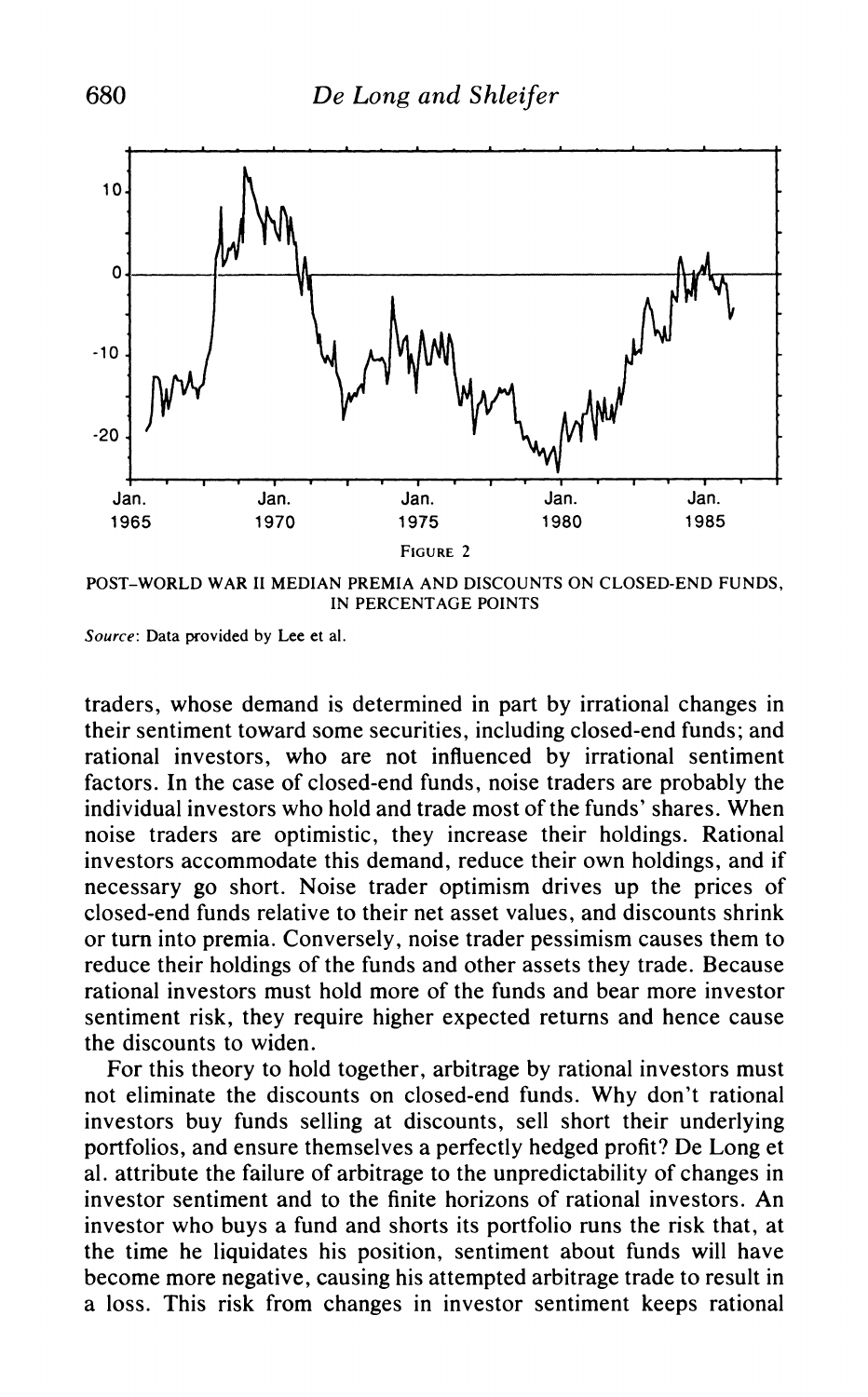**investors from trading to eliminate the discounts. However, it deters arbitrage only if it affects the prices of a large number of securities and thus cannot itself be hedged. Investor sentiment risk must therefore be systematic for the theory to hold. And if it is systematic, it will be priced in equilibrium.** 

**Some implications of this theory of closed-end fund discounts were examined by Lee et al. First, investor sentiment imposes an additional factor of risk on holdings of closed-end funds that investors must be compensated for bearing. In other words, closed-end funds must on average sell at a discount to their net asset values, which is indeed the case. Second, for the investor sentiment factor to be priced it must affect all closed-end funds, so discounts on funds must fluctuate together. Lee et al. have documented this for U.S. funds since 1960. Third, the theory predicts that new closed-end funds will be started when noise traders are excessively bullish about some set of assets including the funds and are therefore willing to buy bundles of assets at a premium over net asset value. Rational investors start closed-end funds when they can sell overpriced bundles of assets to people who overvalue them. Lee et al. found that new funds do start (at a premium, of course) when seasoned funds sell at premia or at discounts that are small by historical standards.** 

**The final, and perhaps the least obvious, prediction of the theory is that there must be securities other than closed-end funds that are affected by the same systematic investor sentiment factor. If this were not the case, investor sentiment would be an idiosyncratic factor affecting demand for closed-end funds only and would not be priced in equilibrium. Lee et al. showed that changes in discounts were correlated with returns on smaller stocks, which happen to be a class of securities held largely by individuals. This suggests that, since World**  War II, fluctuations in closed-end fund discounts—and the existence of **the average discount-may have been driven by the same individual investor sentiment factor that has affected the post-World War 11 pricing of smaller stocks.** 

**The consistency of the post-World War 11 period data with the theory suggests that the average discount on closed-end funds can be a useful measure of investor sentiment. We therefore use this measure to assess the role of investor sentiment as opposed to fundamental news in the boom of 1929.** 

#### **111. EVIDENCE**

#### **Sources of Data on Closed-end Fund Discounts**

**In the post-World War 11 period, data on the net asset values of closed-end fund shares-and thus on the premia or discounts of fund**  shares relative to net asset values—were printed weekly in the financial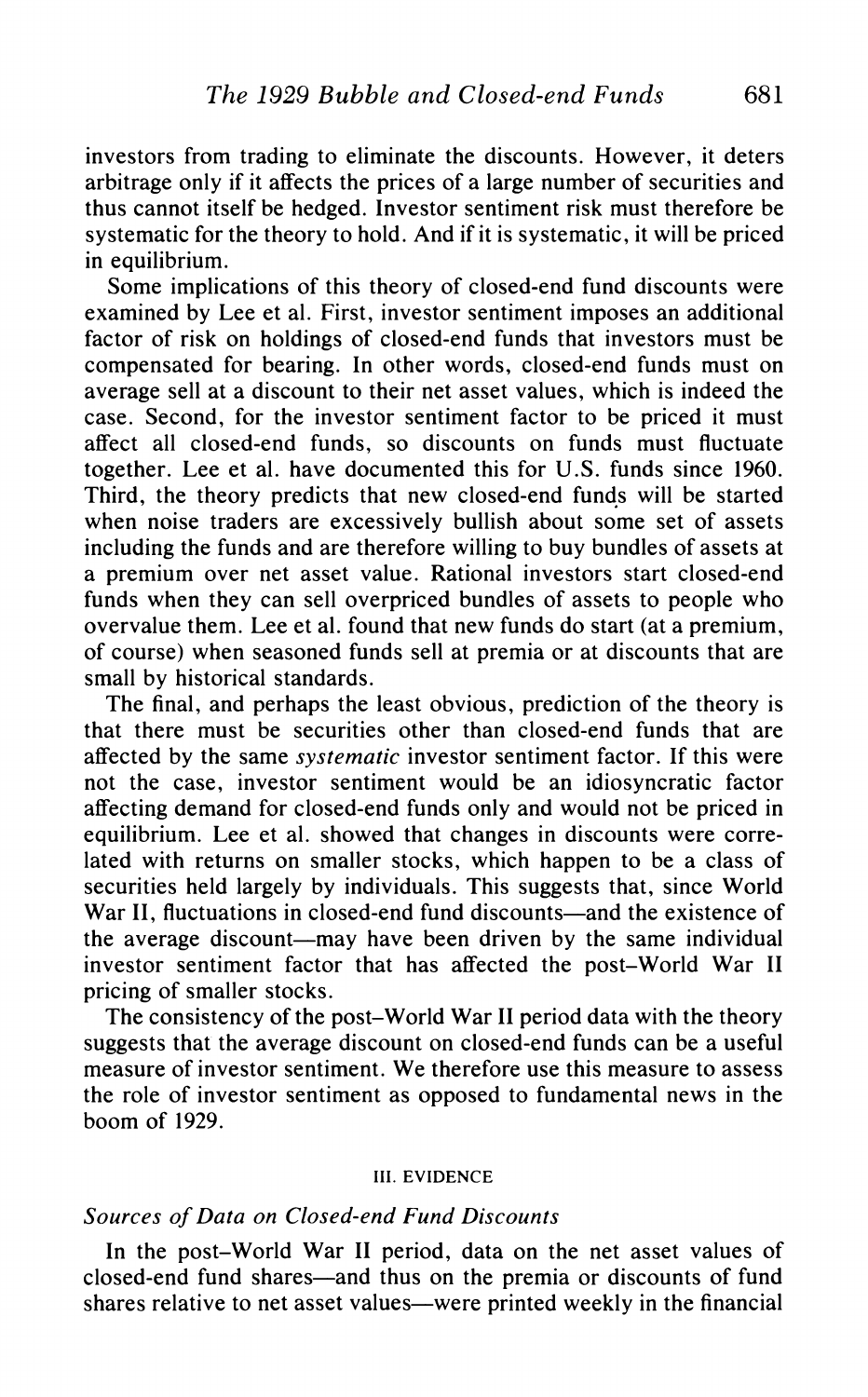**press. However, until the middle of 1930 there was no systematic reporting of the net asset values of closed-end funds. During the 1920s, closed-end fund promoters argued that a closed-end fund had tangible**  assets—its portfolio—and intangible assets—the skills of its profes**sional management. If a fund revealed its portfolio, they argued, its managers would be unable to earn a fair return on their expertise: investors would simply trade to copy the fund's portfolio and avoid paying the management fee. Because these closed-end fund promoters looked on a fund's portfolio as a trade secret, portfolios were rarely published and net asset values rarely calculated.'5** 

**After October 1929 closed-end funds hastened to publish their portfolios as soon as fund share prices fell below net asset values, to convince investors that the fund was still solvent after the crash. Data on closed-end fund discounts from the fourth quarter of 1929 on are, therefore, often available. We relied on Barron's, the Commercial and Financial Chronicle, Commerce and Finance, and Keane's Investment Trust Monthly Magazine for calculated discounts and premia on closedend funds after the end of 1929.** 

**In the third quarter of 1929, three types of events seemed to trigger a closed-end fund's publication of its portfolio or the current net asset value of its shares. The first was listing on the New York Stock Exchange. From the summer of 1929 on, the Exchange was willing to add closed-end funds to its listings or continue to list funds only if they made their portfolios public.'6 We have taken our sample of funds revealing their net asset values because of NYSE listings from the Commercial and Financial Chronicle; contemporaneous security price observations came from the New York Times.** 

**The second type of event was the starting up of a new closed-end fund. Its net asset value was simply the initial capital stock subscribed, because the firm had had no chance to make trading or investment profits; the discount or premium could then be inferred from the share price. Lee et al. demonstrated that premia on newly issued funds are substantially correlated with premia on seasoned funds after 1960. Our sample of new funds and their prices is from the Commercial and Financial Chronicle.** 

**The third type of event was a closed-end fund's shares going to a discount from net asset value. This often triggered publication of the fund's portfolio in order to convince investors that the fund was underpriced and to try to boost the stock price. When other closed-end funds' managements had positive values on the stock market, it seemed unreasonable to fund managers that their funds should sell at a discount. We believe, therefore, that funds that published their portfolios before** 

**Is See Becker, "The Investment Company."** 

**<sup>6</sup> New York Stock Exchange, "Tentative Special Requirements," pp. 5-6.**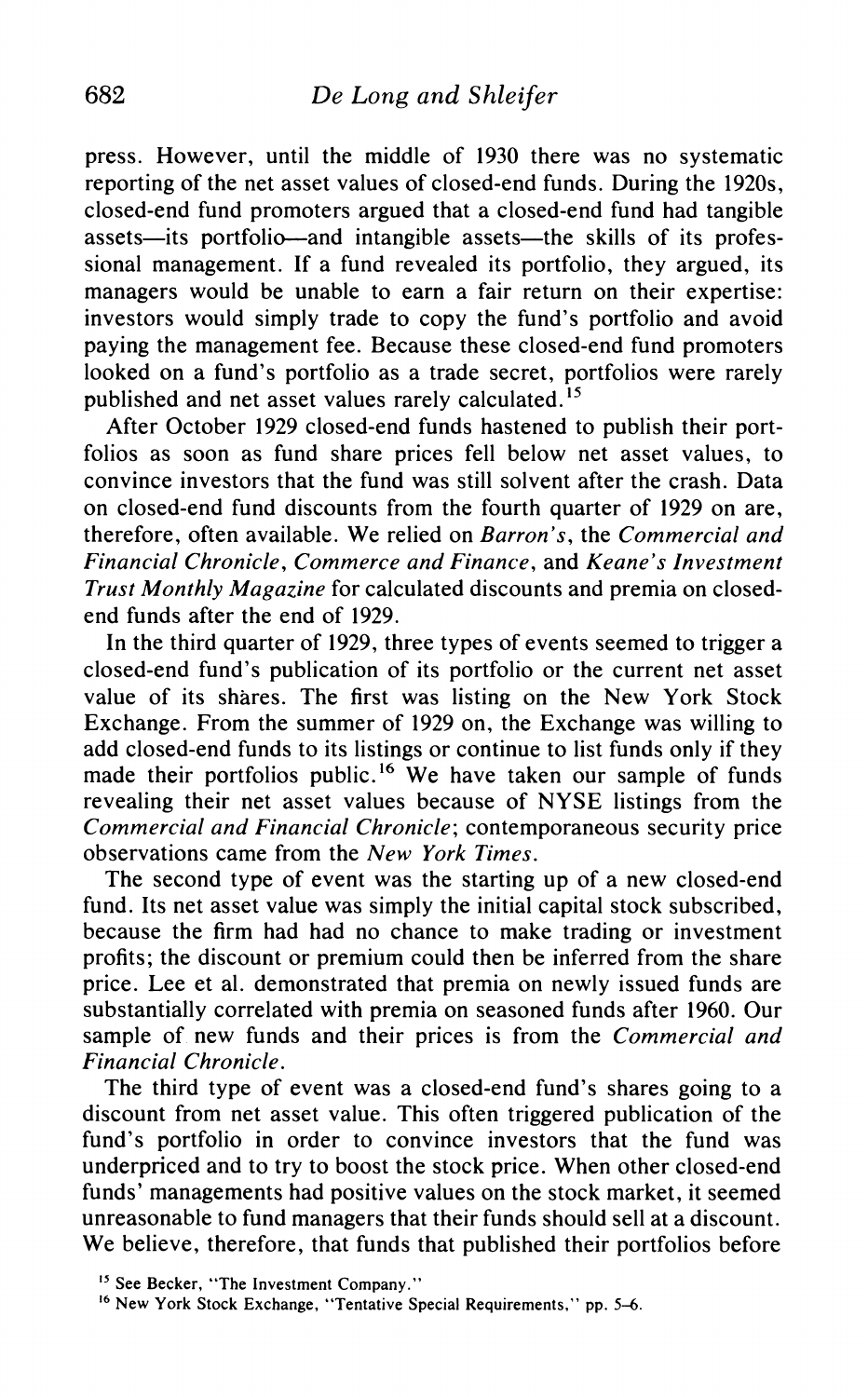**October 1929 did not reflect the average premium or discount; such funds were drawn from the lower tail of the distribution. We have one such fund in our sample. The American European Securities Fund published its portfolio in December 1928 and December 1929. We traced the net asset value of the December 1928 portfolio forward and that of the December 1929 portfolio back. The two portfolios had similar net asset values, and we used a weighted average to construct monthly estimated premia and discounts for American European Securities during 1929.** 

**We also found retrospective data from various sources on closed-end fund discounts and premia before 1929. Post-1929 publication of net asset value data was sometimes combined with publication of pre-1929 net asset value data as well; those observations are also included in our data base.** 

## **The Evolution of Discounts: Quantitative Evidence**

**Figure 3 presents our observations on discounts and premia on closed-end funds. Funds selling for premia of more than 175 percent above net asset value are omitted. There are 13 such in our sample-6 of them during 1929 and 7 during 1932 and 1933. These premia occurred because highly leveraged funds with large debt liabilities found the value of their portfolios shrinking to the face value of their debt obligations. In such a case, high premia almost always exist. Even though the common stock had an immediate liquidation and net asset value close to zero, the stock had nowhere to go but up: if the fund's portfolio declined further the bondholders swallowed the loss, but if the portfolio rose the stockholders kept the gain. This consideration led the common stock to sell at a large relative premium with respect to net asset value when the net asset value was close to zero, and led the common stock to continue to have value even when the fund's portfolio was worth less than the fund's outstanding debts. We omit such observations with very high relative premia from our sample.** 

**Similarly, we omit 26 observations of funds with common stock that had negative net asset values during 1932 and 1933. The Appendix Table presents the funds, asset values, premia or discounts, and sources for our observations before the beginning of 1930, after which the number of data points becomes much larger.** 

**The first panel of Figure 3 presents the premia on seasoned funds for which we could obtain data, excluding American European Securities, which is treated in the second panel. We use the median premium to measure the central tendency of the premia, because it is insensitive to the very large outlier premia in the upper tail of the distribution. In the first quarter of 1929, the median seasoned fund sold at a premium of 37 percent. In the third quarter of 1929, this premium rose to 47 percent.**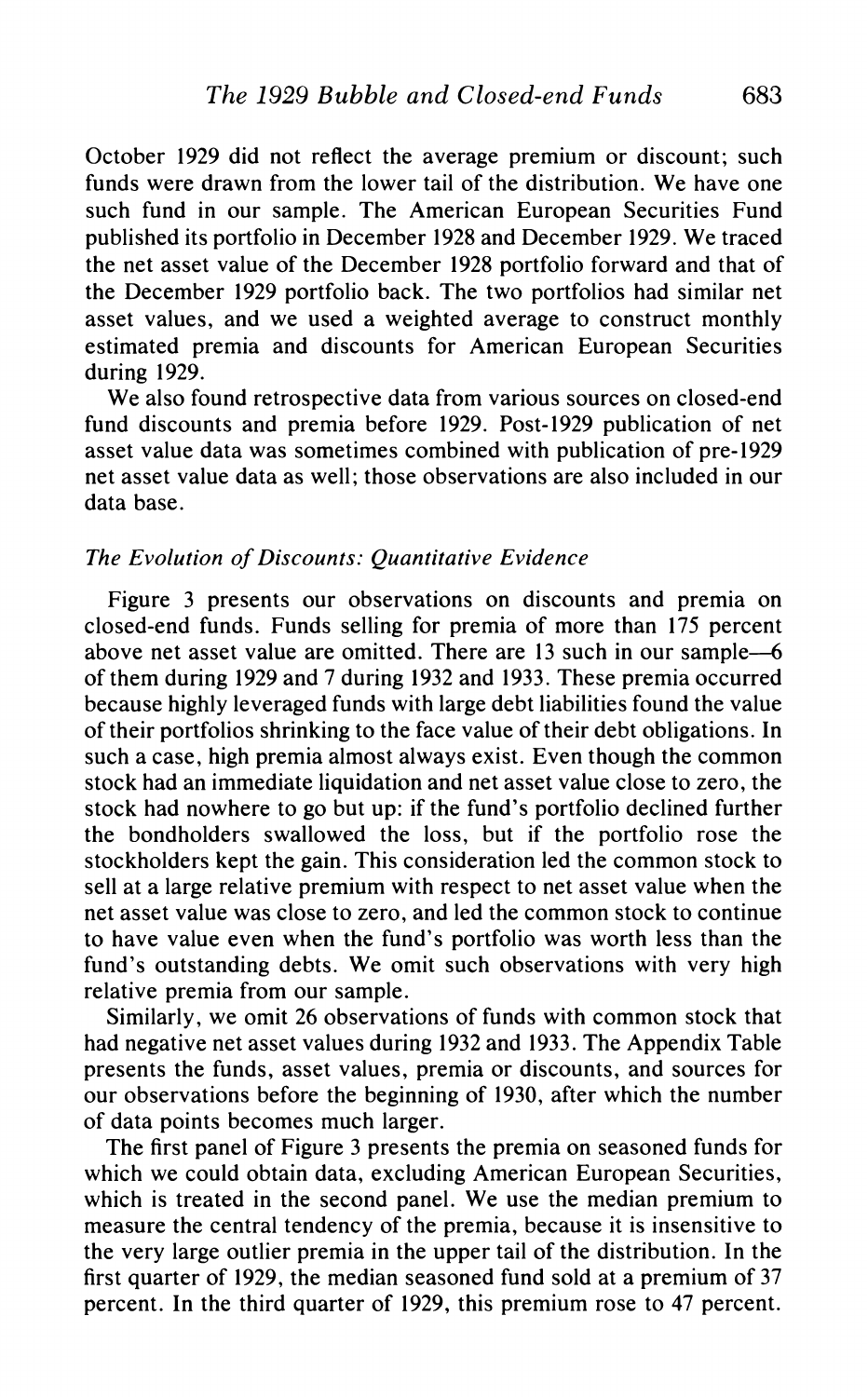



**PREMIA AND DISCOUNTS ON CLOSED-END FUNDS, IN PERCENTAGE POINTS Source: See text.**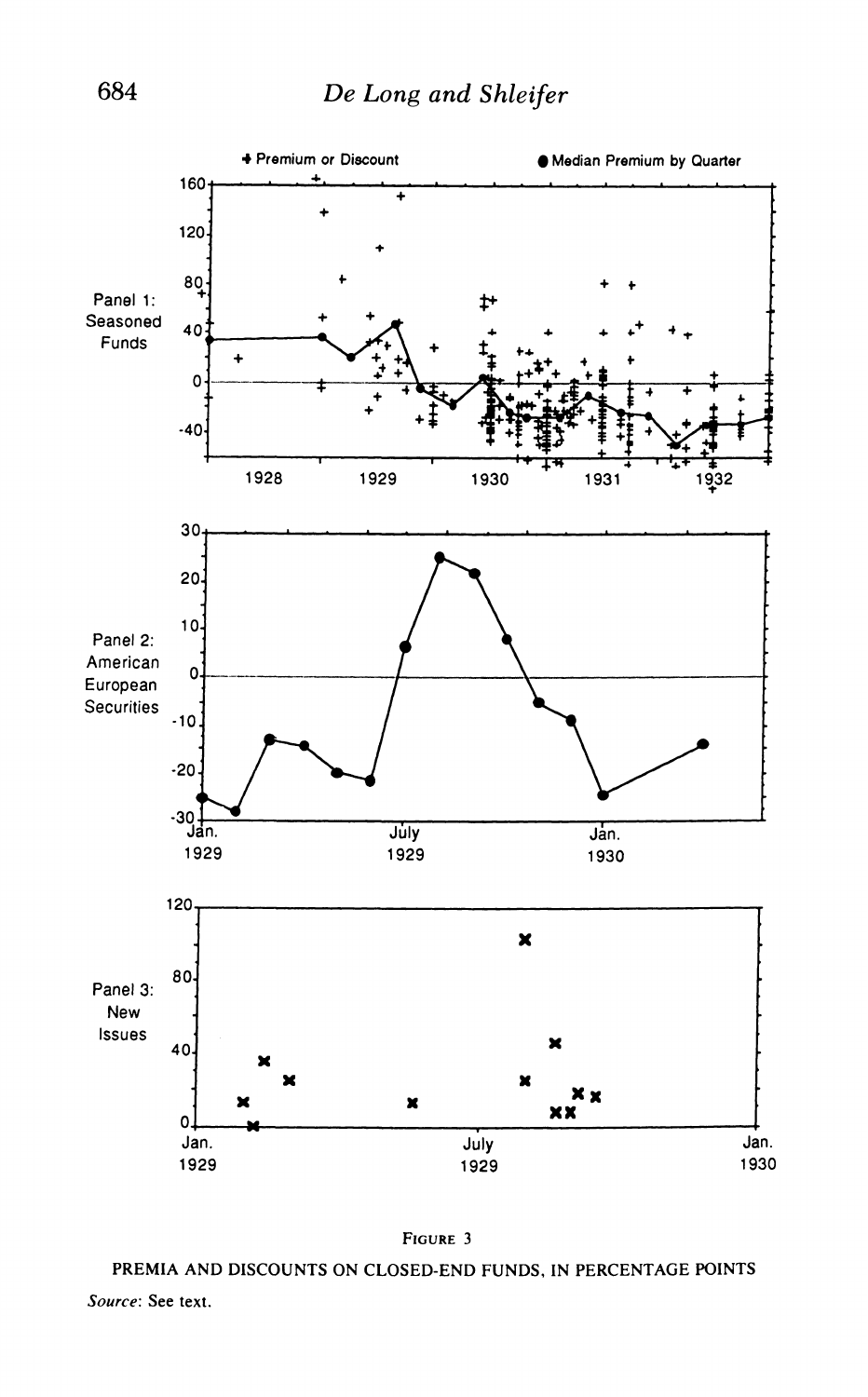**However, by December 1929 a substantial majority of seasoned funds sold at discounts, with the median discount at 8 percent.** 

**Throughout the early 1930s the median seasoned closed-end fund sold at a substantial discount. After 1930, shifts in the average closed-end fund discount were roughly in phase with shifts in the stock market. Periods during the 1930 to 1933 slide in which stock prices declined most steeply tended also to show a widening of closed-end fund discounts; by contrast, periods in which stock prices fell only slowly or held steady tended to show a narrowing of discounts. Although there is considerable cross-sectional variation in discounts, the first panel makes it clear that discounts on different funds moved together-as the theory of investor sentiment predicted and as the post-1960 data showed.** 

#### **Sluggish Reporting**

**The evidence on median premia suggests very large premia in the third quarter of 1929, indicating excessive investor optimism. There may be several problems with these data. First, seasoned funds might be entering our sample because their premia were unusually large, and for this reason were reported in the sources we use. Second, a pattern similar to our findings could be accounted for by sluggish adjustment of reported net asset values. During a sharp market rise, the measured premium will rise if the reported net asset value does not increase while the price does.** 

**Some additional evidence can be brought to bear on these objections. American European Securities is a fund that is likely to have had smaller premia than the median, because it published its portfolio in 1928 and 1929 at least in part to call attention to its management's view that it was undervalued in the market. The second panel in Figure 3 presents the premia on this fund. At the beginning of 1929, the American European Securities Fund sold at a discount of more than 20 percent, even when there was no evidence that other funds sold at discounts. By the third quarter of 1929, American European Securities sold at a premium of 20 percent; although this is not as high as the median premium, it is large both by the standards of American European Securities' previous price relative to net asset value and by the standard of post-World War 11 experience. This premium had become a discount once again by the end of 1929. The fact that a fund with small premia relative to those of other funds nevertheless sold at a premium of 20 percent in the third quarter of 1929 is strong evidence that large premia were the rule, not the exception.** 

**Our interpretation of procyclical closed-end fund premia is that investors overreact to good news; therefore, periods of high fundamentals are also periods of excessive optimism. This optimism is reflected, in particular, in high premia on closed-end funds. In principle this empirical finding could also result from sluggish adjustment of printed**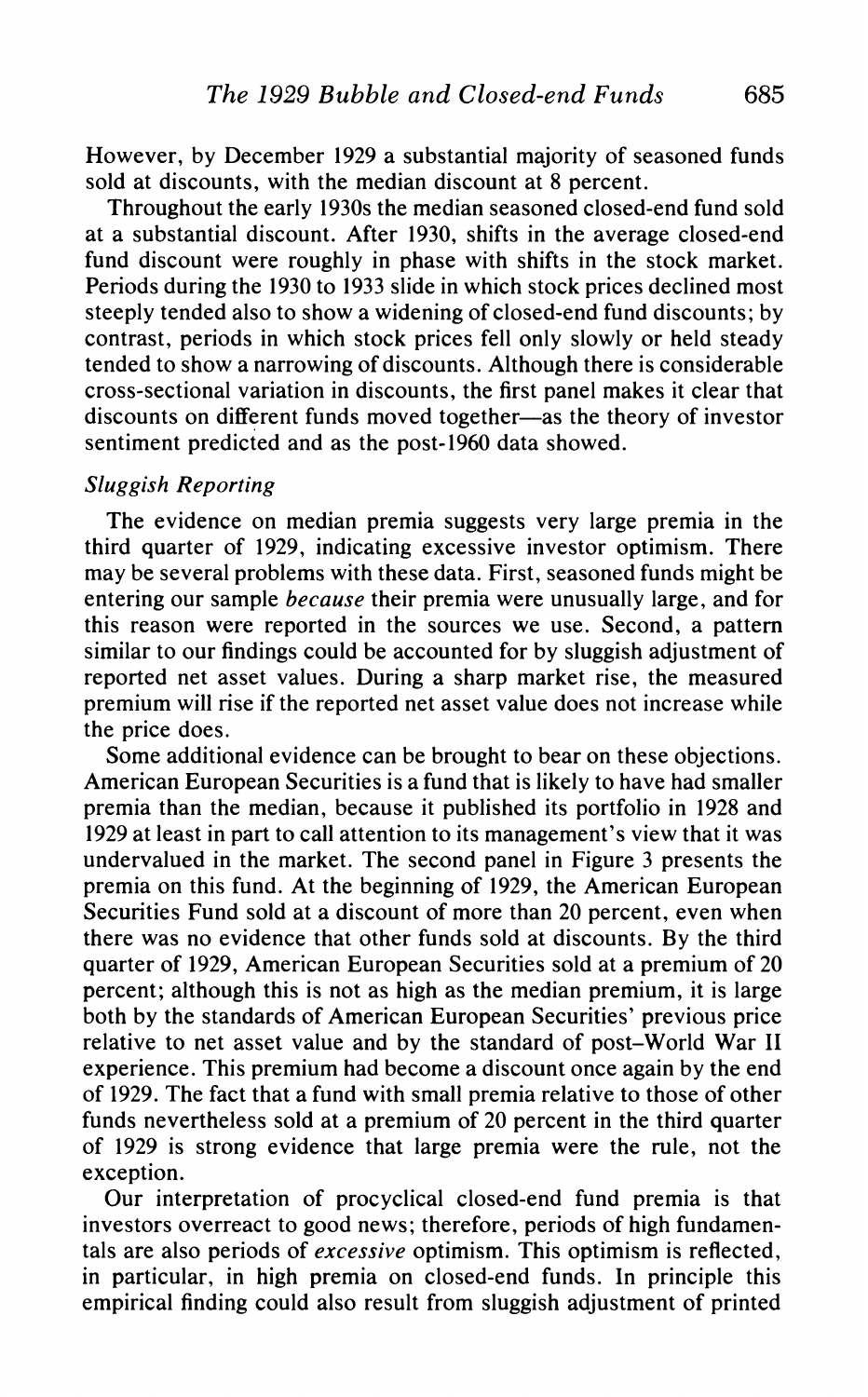**net asset values to the true current market prices. If net asset values fail to move when the market moves, premia will widen precisely when the market rises, producing our finding.** 

**With respect to this sluggish reporting objection, four points should be noted. First, Lee et al. failed to find evidence of sluggish adjustment of net asset values in post-1960 data. Second, the calculated premia and discounts on American European Securities are made from their reported holdings on specific dates and thus are not sluggish. Third, for the premia we observe to be spurious, net asset values must fail to**  adjust at all in spite of large market movements—they must be not just **sluggish but stale.** 

**Fourth and most important, the third panel of Figure 3 shows evidence of large premia on newly issued closed-end funds at the time their trading prices were first quoted. The first quote usually occurs within a day or two of issue. In the summer of 1929 the median newly issued fund sold at a premium of 25 percent. In the winter of 1929-1930 no new fund issues are to be found. Evidence on newly issued funds should be viewed in conjunction with the other evidence, as by itself it might be misleading. Newly issued funds might have been dressed up for new investors, and so their premia might have overstated the typical premium. Alternatively, new funds might have been quoted at prices available to "insiders" only, so their premia might have understated the typical premium.** 

**Taken together, the evidence on seasoned funds, American European Securities, and newly issued funds all point to large premia in the third quarter of 1929. We interpret these premia as evidence of excessive investor optimism. The change from a 47 percent premium in the summer of 1929 to a 25 percent discount in the summer of 1920 imposed a negative 72 percent return to holders of seasoned closed-end funds for the year, over and above the 12 percent or so in real negative return from July 1929 to July 1930 experienced by the fund fundamental values because of the stock market crash. The relative fall in the value of closed-end funds in 1929-1930 was thus much larger than the relative fall in the value of stocks of operating companies.** 

# **The Evolution of Discounts: Qualitative Evidence**

**The quantitative evidence on discounts before the crash of 1929 is backed up by less formal, qualitative evidence as well. The most significant further evidence that premia must have been large in the third quarter of 1929 is the massive issue of new funds during that period, which we are about to document. But there is other evidence as well. The Magazine of Wall Street, for example, recommended the following guidelines for selecting closed-end funds on September 21, 1929.**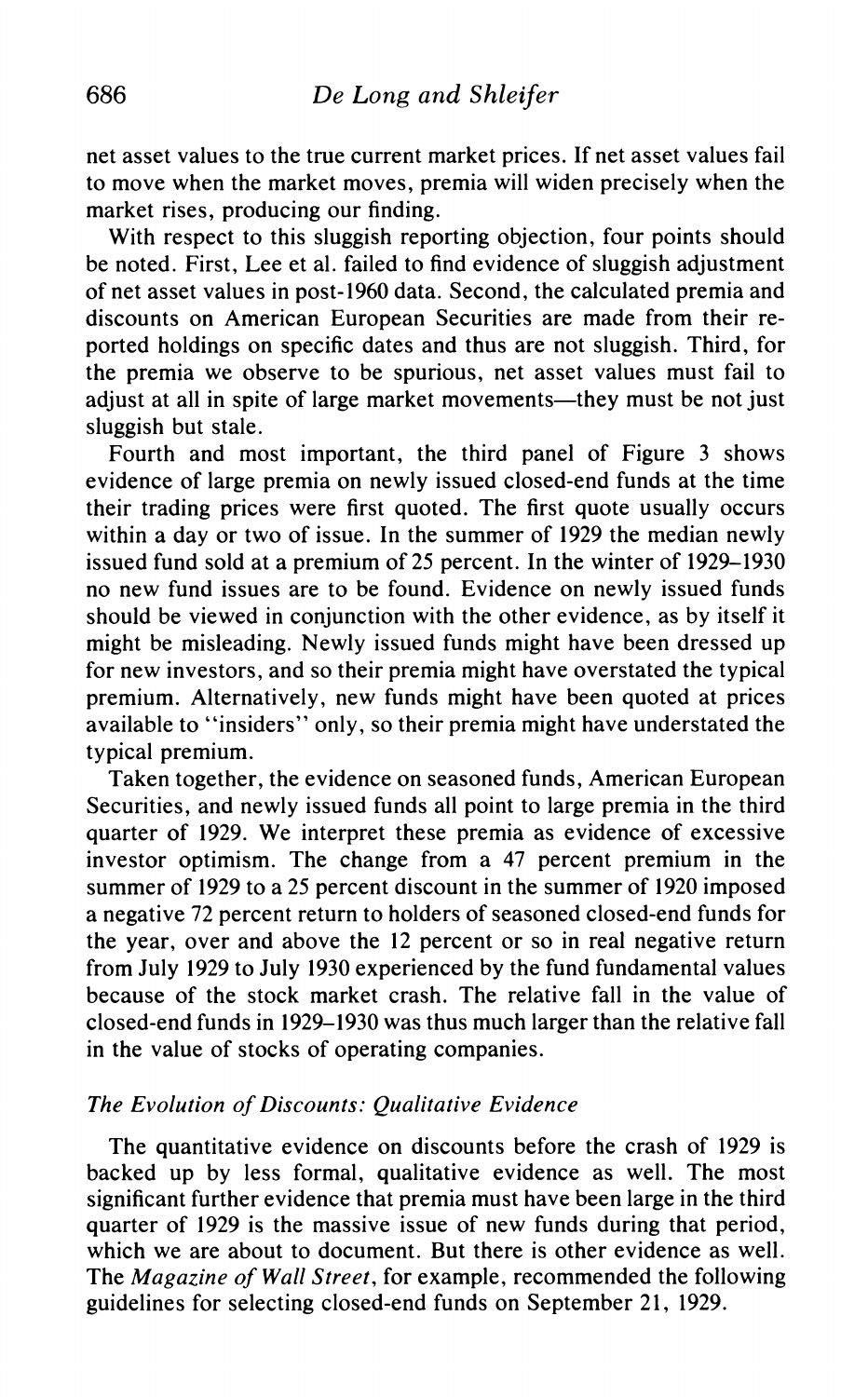**Shares of an investment company capitalized with common stock only and earning 10 percent net on invested capital might be fairly priced at 40 percent to 50 percent in excess of share liquidating value. If the past record of management indicates that it can average 20 percent or more on its funds, a price of 150 percent to 200 percent above liquidating value might be reasonable.... To evaluate an investment trust common stock, preceded by bonds or preferred stock, a simple rule is to add 30 percent to 100 percent, or more, depending upon one's estimate of the management's worth, to the liquidating value of the investment company's total assets.** 

**This recommendation, made only a month before the Great Crash, assumes as a matter of course that funds should be selling at large premia; managers' ability to pick stocks is thought to multiply the value of the fund by a factor ranging from 3/2 to 3. Moreover, investors are advised to chase the trend, to load up on funds whose assets in the past have shown good performance, on the theory that their managers are the best.** 

Such a blithe assumption—that the intangible skill of a fund's **management should lead investors to value it as worth far more than its net assets-could only be sustained if closed-end funds were typically selling at high premia over net asset values. The paragraph just quoted would seem eccentric in the post-World War II period, when funds have typically sold at discounts. Academics and analysts who have recommended closed-end funds in the post-World War II period have stressed how the existing discount gives purchasers greater fundamental returns for an equal initial investment; they have not stressed the trading skill of the fund's managers or argued that it "ought" to sell for half again its net asset value.'7** 

**Investment analysts trying to direct investors away from closed-end mutual funds also wrote as if such funds sold at far above net asset value in the third quarter of 1929 and earlier. McNeel's Financial Service in Boston, for example, ran a series of large advertisements in 1929 issues of Commerce and Finance, asking (in bold type), "Are You Paying \$800 for General Electric When You Buy Investment Trusts?" These advertisements noted that investment trust stocks were "in many instances selling for two or three times . . . asset value. They are issued to the public and almost immediately quoted double or treble the issue price." They asked whether it really made sense for investors to be "paying double or treble the current prices for high grade securities."** 

**At the end of 1929 Charles Keane, who for several years had been compiling information sent to him by individual closed-end funds in his Keane's Manual of Investment Trusts, shifted to publishing Keane's Investment Trust Monthly. This magazine was written by and for managers in and promoters of mutual funds, predominantly the closedend funds that then had the largest market share. Precrash editions of** 

**<sup>&#</sup>x27;7 See Malkiel, Random Walk (1975 edn.), pp. 260-64.**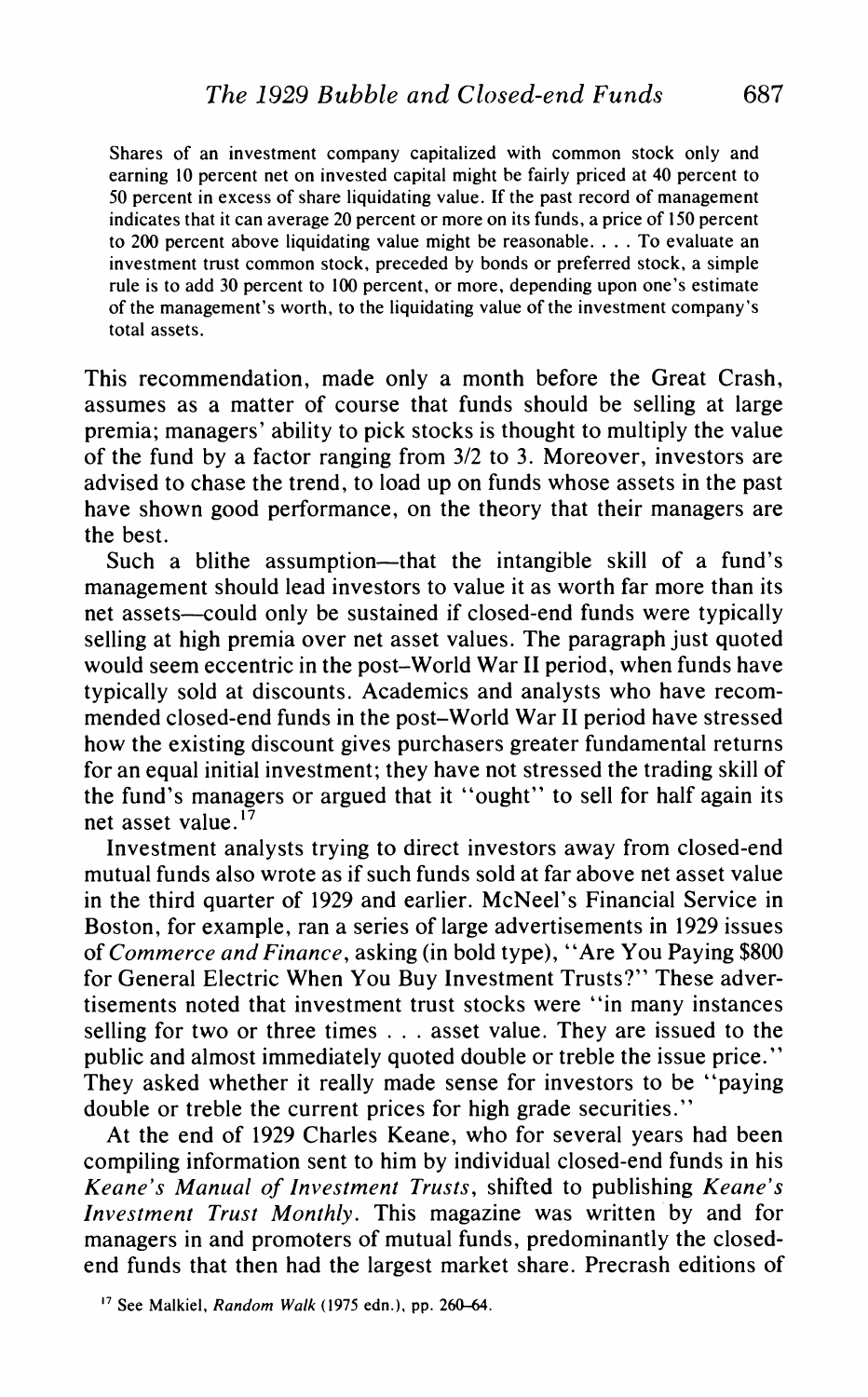**Keane's Manual of Investment Trusts and precrash "Investment Trust" columns in Wall Street newspapers gave considerable space to funds selling at premia from net asset values. Periodicals might bias their reporting to cover the more spectacular funds selling at unusually high premia, but there is internal evidence in Keane's Investment Trust Monthly that the emergence of discounts on the majority of funds after October 1929 was a new development.** 

**The articles in Keane's Investment Trust Monthly from early 1930 on show repeated surprise and puzzlement at the fact that closed-end funds were selling at discounts from net asset values. A range of commentators in Keane's, just like the ones in the Magazine of Wall Street, argued that a closed-end fund had tangible assets-the stocks and bonds in its portfolio-and intangible assets-the skills of its managers at picking stocks. Its tangible assets were worth their current market values; its intangible assets had a value as well. They concluded that closed-end funds should always sell at a premium to their net asset values and left no doubt that they viewed discounts on those funds as a new as well as puzzling phenomenon.** 

**Keane himself wrote in his magazine on May 20, 1930 that there were three reasons for a closed-end fund to sell at a discount from its net asset value: management incompetence, management corruption, or a fear that the fund had undertaken unfavorable speculations. At the beginning of 1930 managers and analysts writing for the Investment Trust Magazine advanced the hypothesis that discounts on closed-end funds had emerged because investors feared that funds were highly committed and leveraged during the crash, and began to advocate the publication of portfolios-even though this would, they said, allow for free-riding on managerial expertise-to reassure investors. Indeed, funds began to publicize their holdings in mid-1930 with the express intent of reassuring investors that they still had tangible assets after the crash, thereby strengthening demand for their stock.** 

**In sum, the evidence leaves no doubt that closed-end funds sold at very large premia to net asset value in the third quarter of 1929. In the model of De Long et al., this is evidence of fundamentally unjustified noise trader optimism of large magnitude. The implication is that other securities were also selling for more than their fundamental values. Even though the rational estimation of fundamentals was extremely high in the fall of 1929, the pattern of closed-end fund premia suggests that stock market values were even higher than those estimates.** 

# **New Issues of Closed-end Funds**

**Closed-end funds can only be issued at a premium to net asset value. The assets of the fund must be bought with the proceeds of the sale. And there must be enough left over to induce promoters to set up the fund. According to De Long et al.'s theory, closed-end funds will be issued**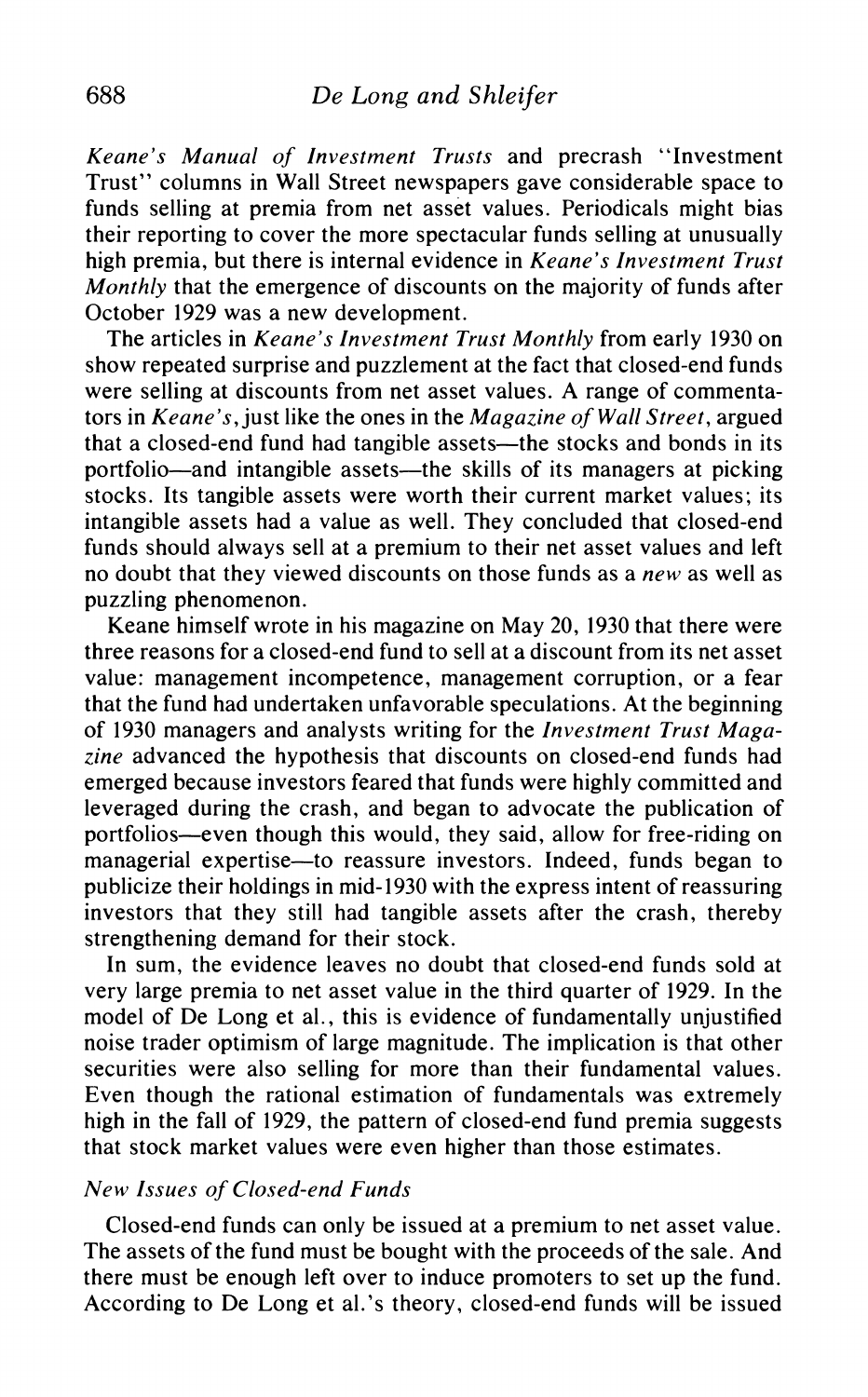

**THE NUMBER AND VOLUME OF NEW CLOSED-END FUND ISSUES, 1928-1929 (INCLUDING NEW ISSUES BY SEASONED FUNDS)** 

**Source: Compiled from the Commercial and Financial Chronicle.** 

**when investors are excessively bullish, as entrepreneurs attempt to profit from this excessive bullishness by repackaging stocks into funds. After the crash, investigators asked Goldman Sachs partner Sydney Weinberg why his company had formed so many closed-end funds so**  rapidly in 1929. He replied, "Well, the people want them."<sup>18</sup> Lee et al. **reported that in the post-1960 period new closed-end fund issues were concentrated in times when seasoned funds were selling at premia. This suggests that the same factor that caused seasoned funds to sell at a premium also created the demand for the new funds. We have established in Figure 3 that both new and seasoned closed-end funds sold at large premia in the summer of 1929. We now consider new fund issues in 1929.** 

**Almost \$1 billion of new fund equity (including preferred shares) was issued in the third quarter of 1929, almost \$1.9 billion for all of 1929, and \$3.4 billion since the funds started being issued in 1923 and 1924. Relative to the size of the U.S. economy then, new closed-end fund issues in the third quarter of 1929 were as large a proportion of the GNP as a sum of \$55 billion would be today.** 

**Figure 4 presents the time pattern of the number and dollar volume of new issues by closed-end funds (including expansions of preferred stock by seasoned funds) during 1928 and 1929, which saw the issue of 70 percent of all funds issued in the 1920s. Both series began increasing toward the end of 1928, and reached their maximum in August and** 

**<sup>18</sup> U.S. Congress, Senate, Hearings on S. 3580, April 3-26, 1940, p. 230.**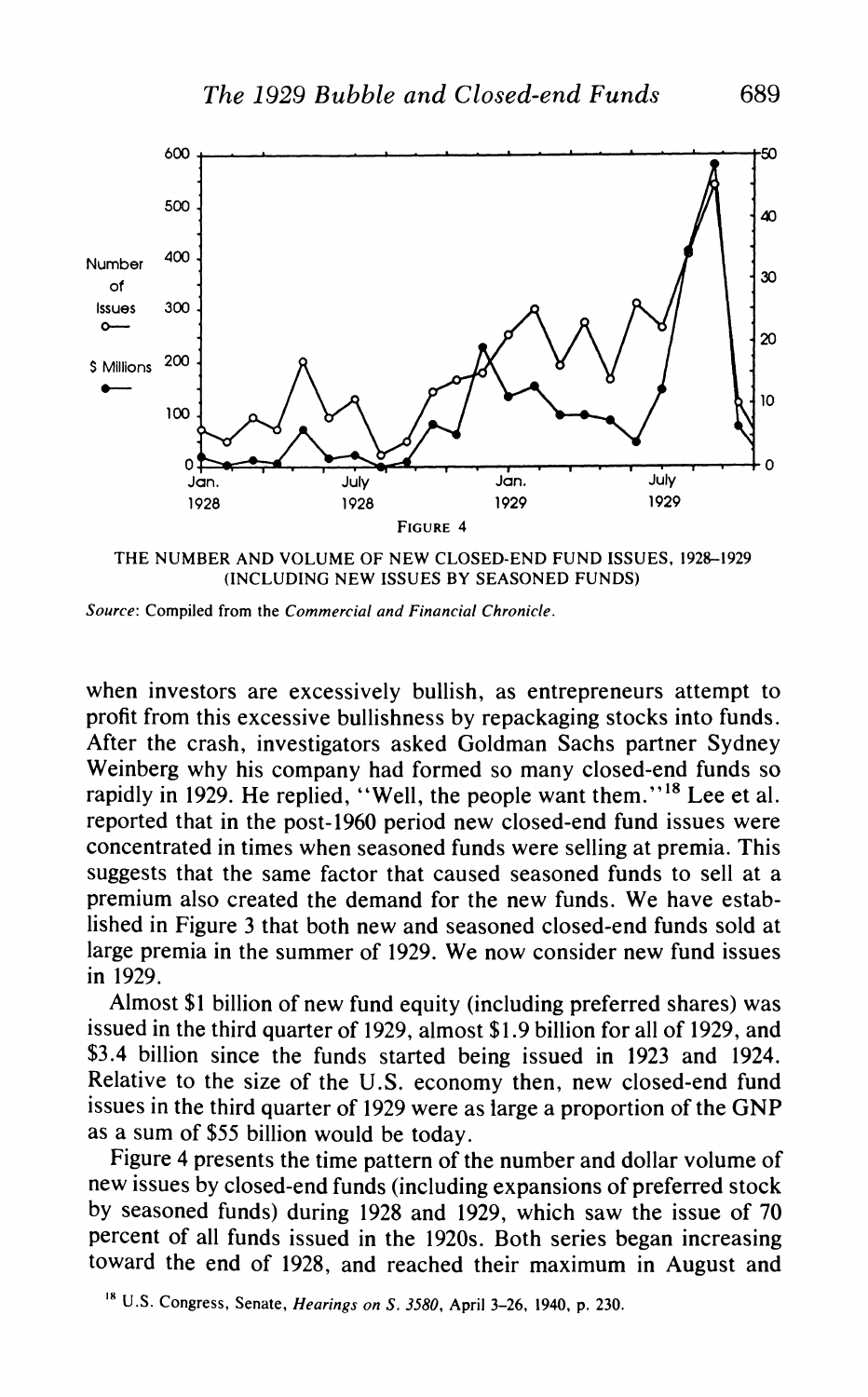**September of 1929. After that they fell off: no closed-end funds were started in the 1930s, though a few funds made small issues of preferred stock during the spring 1930 rally. The evidence confirms that new issues reached astronomical proportions at the same time that the premia on closed-end funds reached their peak. This fits the investor sentiment theory, in which closed-end funds are created by rational investors to take advantage of excessive noise trader optimism.** 

**New issues were typically issued to insiders or to favored customers at prices slightly above the net asset value, but many of them quickly rose to a large premium. For example, Lehman Brothers Corporation was significantly oversubscribed at \$104 per share that bought \$100 in assets (but note that its management contract gave 12.5 percent of profits to Lehman Brothers as a management fee; its true net asset value was perhaps \$88). It immediately rose to \$126 per share in open trading. The organizers collected not only \$4 per share and large future management fees, but they were also significant initial investors at more favorable terms than those available to the public, and they reserved the right-not valuable if the fund is selling at a discount, but valuable if it is selling at a premium-to take their fee in the form of new shares purchased at current net asset value.** 

**If closed-end fund premia indeed reflect excessive investor optimism rather than skill at management, there will be a tendency for funds to pyramid on top of one another. If each fund can be sold for 50 percent more than its own net asset value, promoters can more than double their profits by establishing a fund that owns funds that hold stocks, rather than just establishing funds that hold stocks. Although we have not been able to compile detailed evidence on the layering of closed-end funds, this prediction is confirmed by one of the largest funds: the Goldman Sachs Trading Corporation. This was a closed-end fund organized in December 1928 with a net asset value of around \$100 million. In 1929 one of its largest holdings was the Shenandoah Corporation, another closed-end fund organized by Goldman Sachs. Another large holding was in its own stock. Nor is this all. In the same year, Shenandoah organized a new closed-end fund called the Blue Ridge Corporation and became a large investor in its stock. All these funds traded at premia; at the top of the pyramid, the Goldman Sachs Trading Corporation traded at a premium to a premium to a premium to net asset value.** 

**It is hard to justify these pyramided financial structures as anything other than an attempt to part fools from their money by capitalizing on layer upon layer of investor overvaluation. Goldman Sachs's attempts to satisfy its customers' demands for "funds that hold funds" and "funds that hold funds that hold funds" suggested to Galbraith that it was "difficult not to marvel at the imagination which was implicit in this**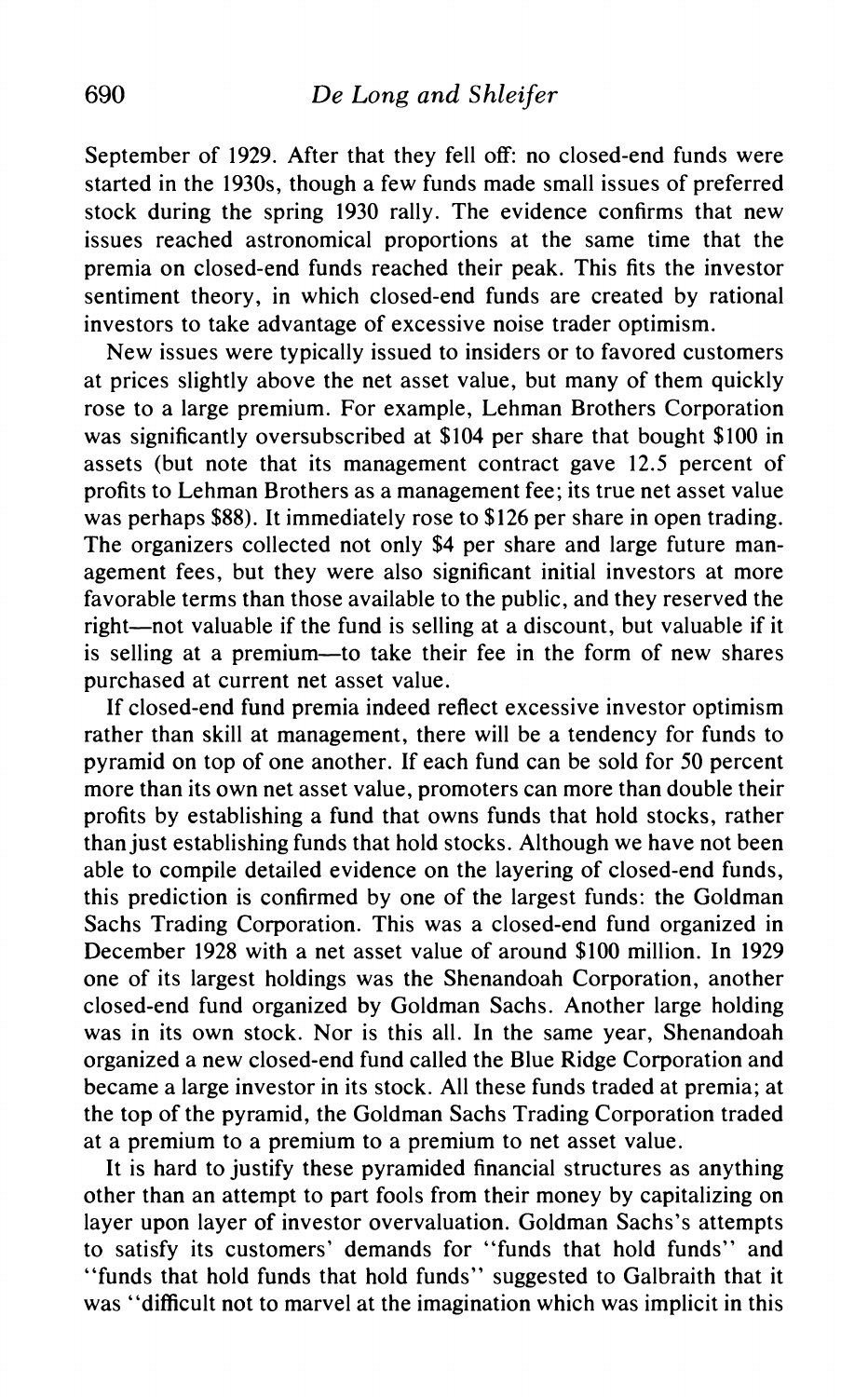

**Source: See text.** 

**gigantic insanity. If there must be madness something may be said for having it on a heroic scale."''9** 

#### **IV. THE CLOSED-END FUND DISCOUNT AND THE AGGREGATE MARKET**

#### **The Correlation of the Fund Discount and the Aggregate Market**

**The rise in the median closed-end fund discount from 1928 to 1929, and the fall in the discount after 1929, are correlated with the level of the aggregate stock market. Figure 5 plots movements in the log of the S & P composite index against the median closed-end fund discount. Using quarterly data for the period from the last quarter of 1928 (1928:IV) to the last quarter of 1932 (1932:IV), a regression of the S & P index on the median fund discount produces a slope of 1.4 (with**  a *t*-statistic of 4.3 but a Durbin-Watson of  $0.9^{20}$ ), an  $R^2$  of 0.58, and a **standard deviation of the residual of 34.1 percent. A one percentage point rise in the median premium is associated with a 1.4 percent rise in the S & P index. A similar pattern emerges from examining the correlation between the median discount and the price/dividend ratio of the S & P composite.** 

**Regressing the log price/dividend ratio on the median discount over**  1929–1932 yields an  $R^2$  of 0.69, a slope coefficient of  $.77$  (with a **t-statistic of 5.4), and a standard error of the residual of 15 percent. The** 

**<sup>&#</sup>x27;9 See Galbraith, Great Crash, pp. 48-70; the quotation comes from p. 69.** 

<sup>&</sup>lt;sup>20</sup> The low Durbin-Watson statistic implies that the *t*-statistic is not trustworthy. This regression **cannot be interpreted as a formal test of a hypothesis, because the data are too few to achieve any statistical precision.**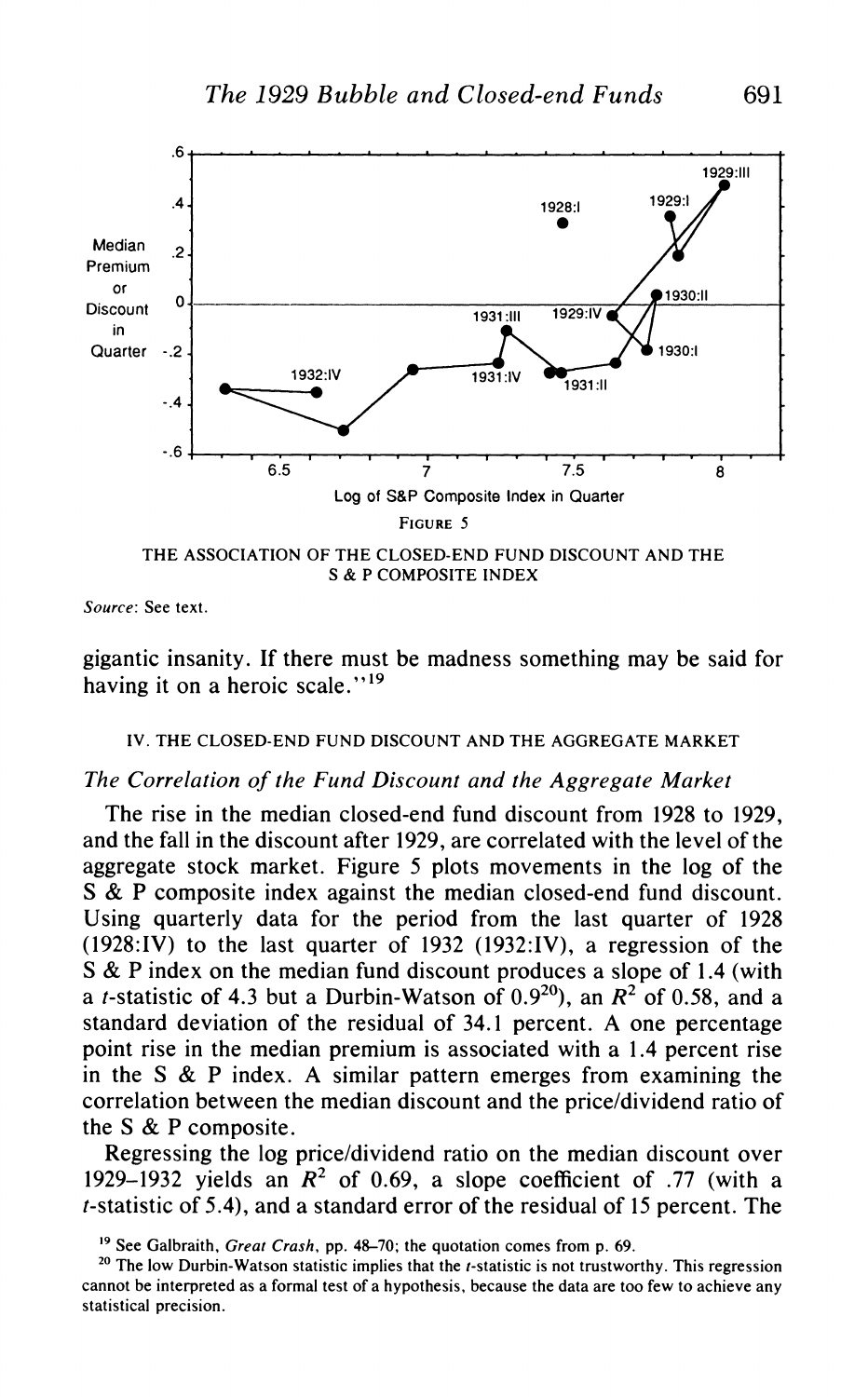**evidence that stock prices move together with closed-end fund premia is therefore not consistent with standard explanations of the closed-end fund puzzle. The evidence supports the view that individual investor sentiment may affect stock prices and not just closed-end fund premia.21 The question then is, How much of the stock price rise in 1929 could be attributed to overpricing?** 

**If we could assume that fundamentals over this time period were relatively constant or slowly changing, or that fundamental values were proportional to dividends, then we could use the correlation between the median closed-end fund discount and stock prices or price/dividend ratios to judge the extent of overvaluation in the summer of 1929. But this assumption does not appear plausible during the onset of the Great Depression, for there is every reason to believe that fundamentals were volatile around the end of the 1920s. We therefore turn to the Barsky and De Long assessment of how rational estimates of fundamental values shifted and show that the median closed-end fund discount has a very high correlation with those movements in stock prices that are unaccounted for by movements in that estimate of fundamentals.** 

## **Barsky and De Long-Based Measures of Investor Sentiment**

**Barsky and De Long noted that large swings in U.S. real stock prices over the twentieth century followed a relatively simple pattern: decades of rising dividends carried stock prices upward more than proportionately. They argued that such a pattern in large swings could be accounted for if investors expected the future growth rate of dividends to be high when past dividend growth had been high. In Barsky and De Long's framework, investors extrapolate growth rates of dividends.22 Small changes in present dividends can thus have extremely large consequences for the warranted value. This framework's volatility allows it to fit the long swings in the aggregate stock market better than models that assume mean reversion in the level or growth rate of dividends.23 An alternative interpretation is that even though dividend growth rates should not be extrapolated, investors do so and hence overreact to news. Barsky and De Long's warranted value would then attribute a larger share of stock price movements to "fundamentals" than would be appropriate.** 

**Here we concentrate on shifts in the difference between the S & P index and the Barsky-De Long measure of fundamentals. Such shifts** 

**<sup>21</sup>In the post-1960 period, when individual investors became less important in trading larger stocks but were still important in trading small stocks, closed-end fund premia moved together with smaller stocks. See Lee et al., "Investor Sentiment."** 

**<sup>22</sup>The complete argument is given in Barsky and De Long, "Bull and Bear Markets."** 

**<sup>23</sup>For such measures, see Shiller, Market Volatility, pp. 105-30 and 153-73. The Barsky-De Long model of "fundamentals" accounts for 70 percent of the twentieth-century variation in the year-to-year January values of the inflation-adjusted S& P composite index; see Barsky and De Long, "Why Have Stock Prices Fluctuated?"**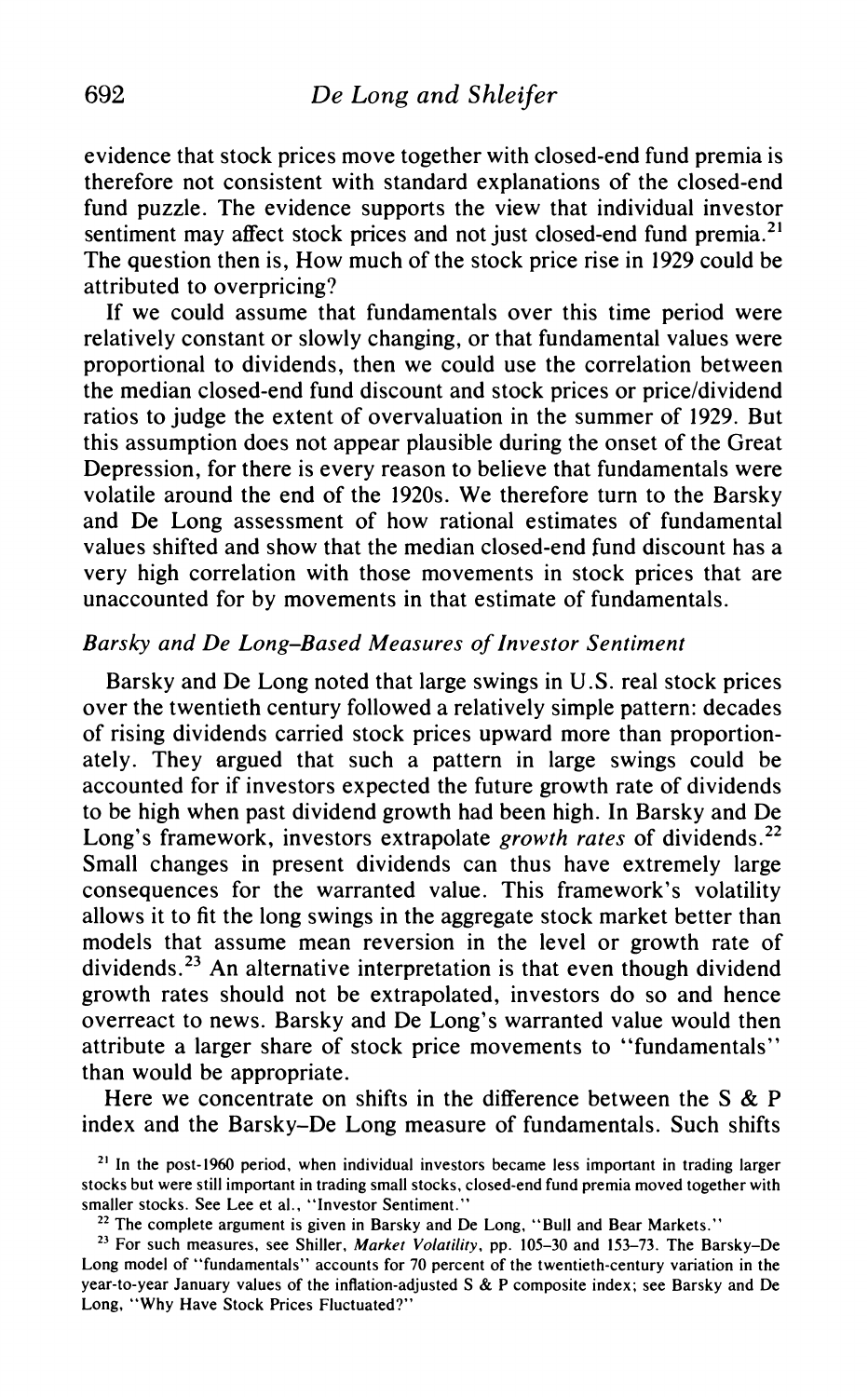

**Source: See text.** 

**are attributed to fundamentals by none of the models. They are thus most likely to be driven by shifts in investor sentiment as opposed to fundamental values. We examine the correlation of the estimate of investor sentiment constructed from the Barsky-De Long measure of fundamentals with the average premium or discount on closed-end funds.** 

**Figure 6 plots monthly average values of the S & P composite nominal price and the fundamental measure from January 1925 to January 1933.24 We have calculated monthly values of the fundamental estimate, setting the current dividend equal to a three-month centered moving average of dividends on the S & P composite as reported by Alfred Cowles.25 Note that the Barsky-De Long fundamental is almost as volatile on a month-to-month and quarter-to-quarter basis as is the S & P composite. At the end of the 1920s and the beginning of the 1930s there were much larger short-run changes in dividends than has been the rule since World War II. Estimated fundamentals rose throughout the bull market of the 1920s as real dividends grew and their rate of growth increased. The nominal value of the Barsky-De Long fundamental reached its peak in 1930. Thereafter deflation lowered the fitted nominal for a constant real fundamental. The fall in real dividends as the economy slid into the Depression reduced the real fundamental value as well.** 

**The difference between the S & P stock index and the Barsky-De** 

**<sup>24</sup>Barsky and De Long in "Why Have Stock Prices Fluctuated?" calculated their fundamental as of January only.** 

**<sup>25</sup>Cowles, Common Stock Indices.**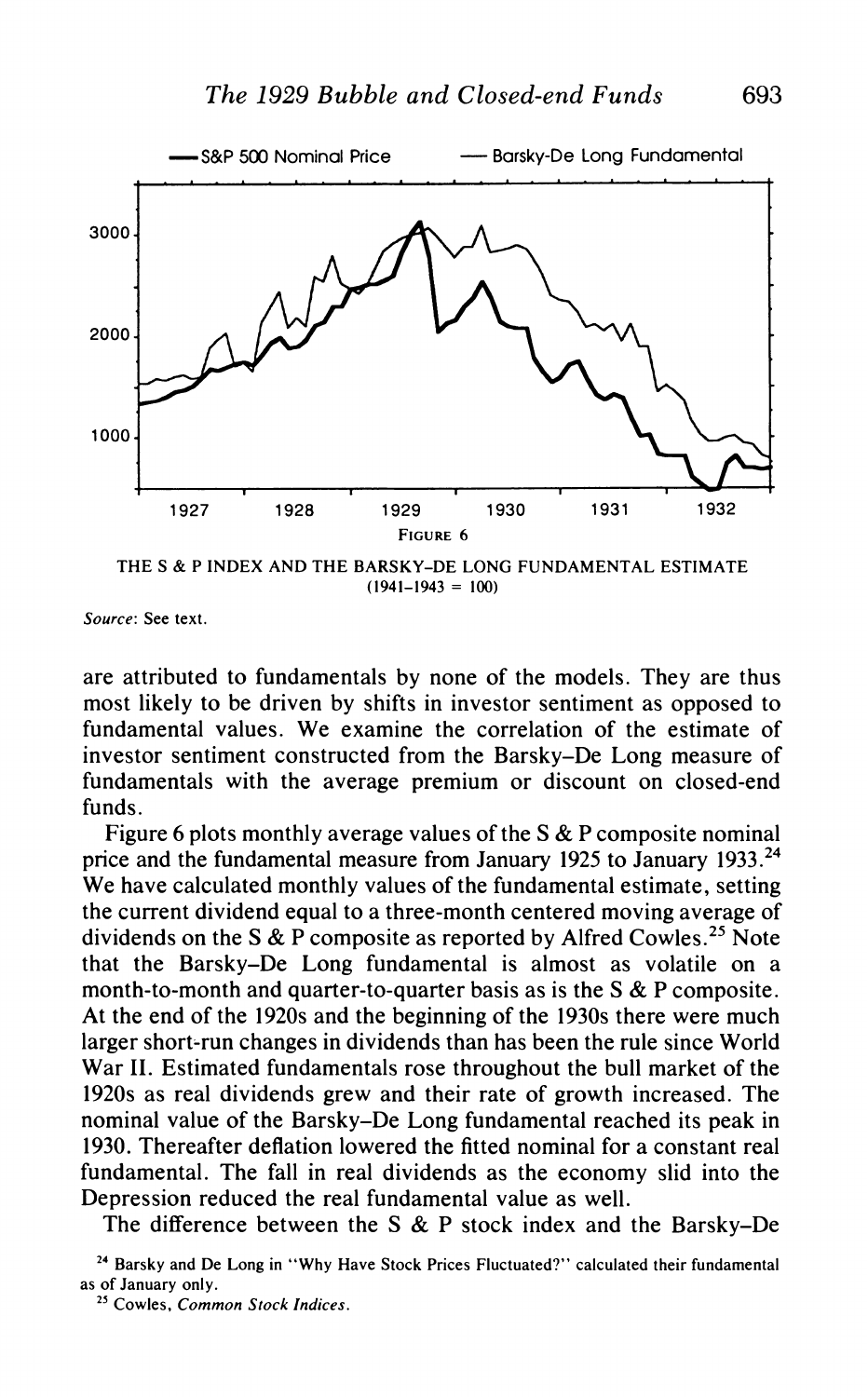

**Source: See text.** 

**Long fundamental can be read from the data in Figure 6. We call this difference the "Barsky-De Long sentiment index." Significantly, this index has been constructed independently of and with no reference to the premium on the typical closed-end fund. In 1928 and early 1929 this index was near zero; it then rose during the third quarter of 1929 and crashed with the market afterward. The index remained negative during the early 1930s.** 

**Figure 7 plots the median premium on closed-end funds against the Barsky-De Long sentiment index.26 There is a high positive correlation between the two. Regressing quarterly median premia on quarterly averages of the sentiment index from 1931:1 through 1932:IV produces an R2 of 0.77, a standard deviation of the residual of 7.6 percent, and a slope coefficient of 0.47 (with a t-statistic of 6.52). Each 1 percent shift in the median closed-end fund premium is associated with a 0.47 percent shift in the S & P composite index relative to the Barsky-De Long fundamental. The fit between their sentiment index and the median closed-end fund discount is much tighter than the fit between the raw S & P and the discount-suggesting that at least some of the large residual variance when stock prices were regressed on the discount sprang from shifts in fundamentals that were not correlated with shifts in sentiment as captured by the median premium.** 

**Using Lee et al.'s estimate of the average closed-end fund discount of** 

**<sup>26</sup>The median premium is calculated quarterly. During 1929 especially we have too few observations to obtain good estimates of typical monthly premia and discounts.**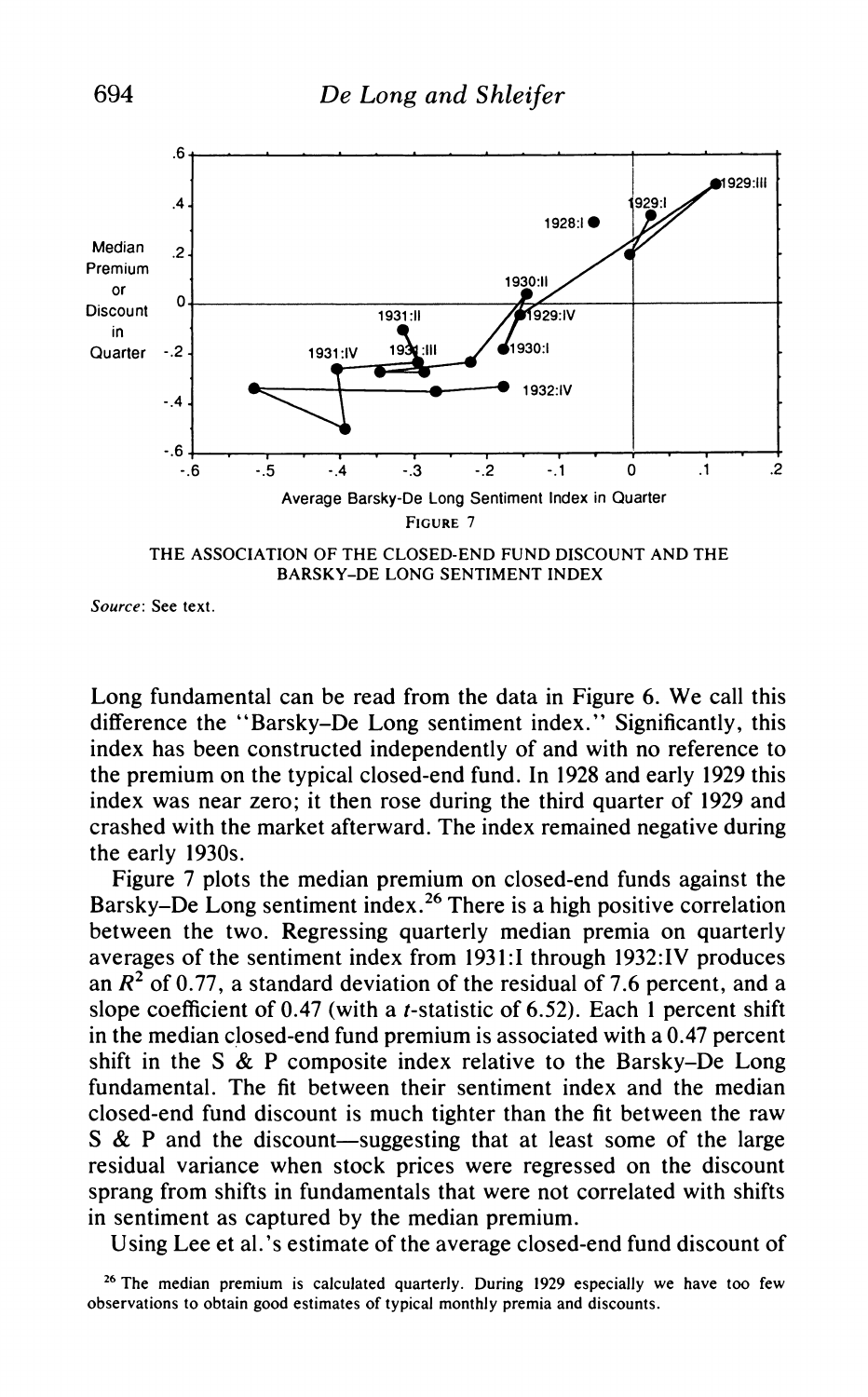**15 percent as the level at which investors are neither excessively optimistic nor excessively pessimistic, we can calibrate the absolute level of the stock market. Our estimates suggest that stock market mispricing in this period was about half the deviation of the closed-end fund premium from minus 15 percent. In July 1929 the typical closedend fund premium was about 45 percent and thus 60 percent above its average post-1960 level. The S & P index then was approximately 30 percent above the level it would have reached had the closed-end fund discount been at its "normal" level. We therefore attribute approximately 30 percent of the S & P composite's value in the summer of 1929 to overvaluation from excessive investor optimism.** 

**If we assume that Barsky and De Long's estimate ascribed too high a share of stock price movements to shifts in fundamentals, our estimate of the S & P composite's overvaluation in the summer of 1929 is even higher. On the assumption that fundamental values are proportional to dividends, the 0.77 slope coefficient from the regression of the raw price/dividend ratio on the median fund discount suggests an overvaluation of 45 percent in the summer of 1929. On the assumption that fundamental values are approximately stationary from year to year, the 1.4 slope coefficient from the regression of the nominal price on the median discount suggests an overvaluation of 80 percent.** 

#### **V. SOME POSSIBLE REAL EFFECTS OF STOCK MARKET MISPRICING**

**The last years of the 1920s were ones of enormous expansion in the quantity of securities issued on the U.S. capital market. In 1928, \$3 billion each of stocks and bonds were issued, and in 1929 \$6 billion of stocks and \$2 billion of bonds were issued. Between 1925 and 1929, gross fixed investment ran at a constant rate of \$11 billion (measured in 1929 prices). Stock financing was thus an unusually important source of**  funds during this period—as one would expect if managers believed **their equity to be overpriced. Not all equity issues, however, financed productive investment. Some of them were refinancing issues (involving calling in the bonds and issuing stock in their place); perhaps \$2 billion of new issues in 1928 and in 1929 were devoted to that purpose.** 

**More important, in 1929 a large fraction of equity issues was closed-end investment companies. Figure 8 plots the time series of the volume of new issues of all stocks and non-closed-end-fund stocks. The figure shows a peak \$800-million issue of new stocks in May 1929, which largely reflected refinancing of bonds by utilities. It also shows that closed-end funds were a significant portion of new financing in late 1928 and early 1929.** 

**Perhaps the most interesting revelation of Figure 8 is that closed-end funds dominated new stock issues in the summer and early fall of 1929,**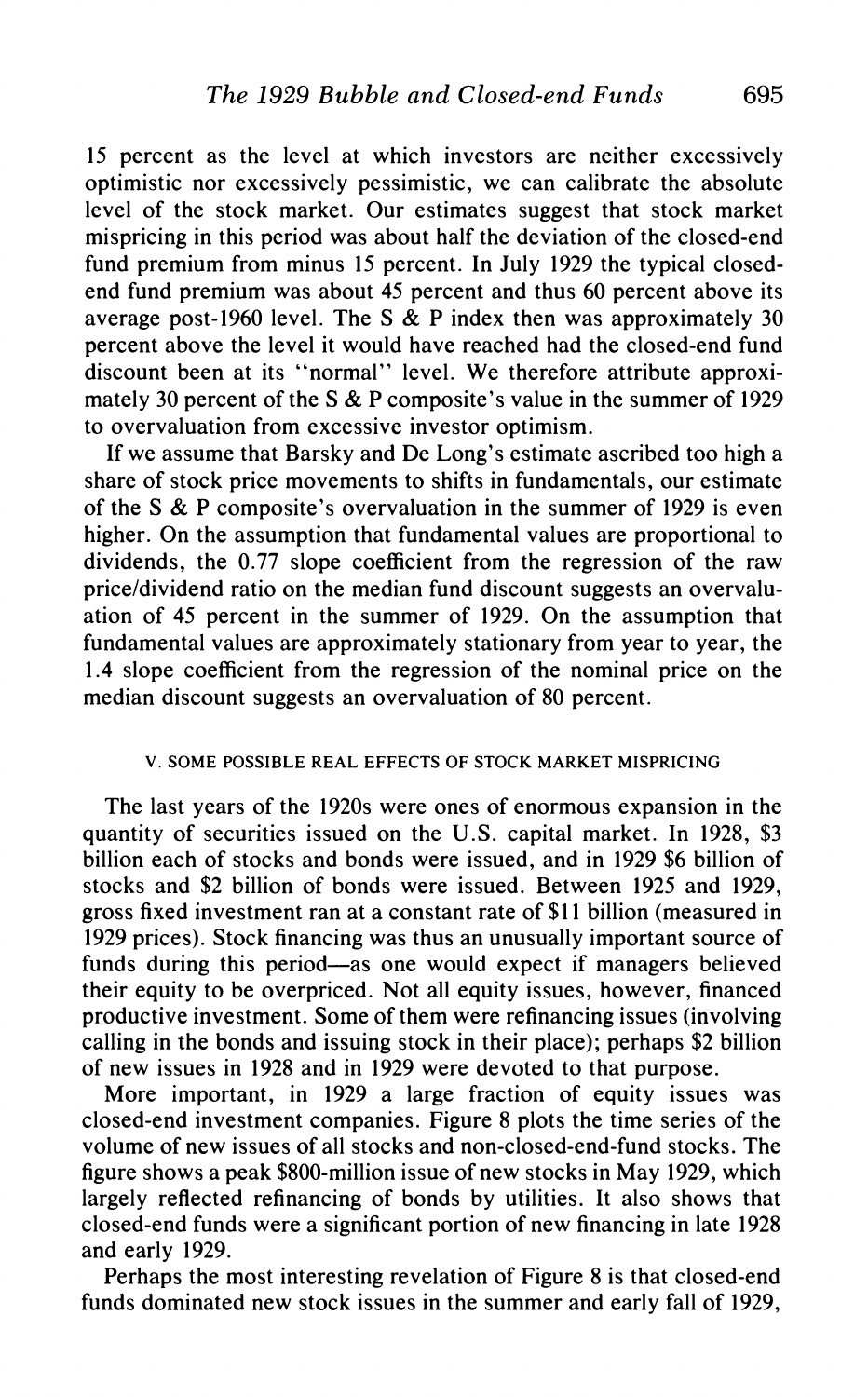

**FUND ISSUES** 

**displacing other stocks completely in June and July.27 At the stock market peak, most equity financing was closed-end fund financing. One interpretation of this finding is that closed-end fund issues crowded out new stock issues in that period. This raises the possibility that the overpricing of closed-end funds in the summer of 1929 reduced corporate access to capital. The normative significance is ambiguous. Reducing corporate access to capital, and therefore possibly investment, might cause good projects not to be undertaken and thus would reduce welfare. But if stock market bubbles led to inefficiently cheap capital and therefore caused fundamentally unproductive investments to be undertaken, displacing such investments would raise welfare.** 

## **The Approach of the Great Depression**

**A strong tradition, led by Friedman and Schwartz, argues that it was not the speculative overvaluation but the government's reaction to it that brought on the Great Depression.28 Both Hamilton and Miron have recently argued that the Federal Reserve from 1927 to 1929 pursued much more contractionary policies than were reasonable given the state of the real economy.29 The Federal Reserve believed it should be in the business of restricting the rise in stock prices by imposing high interest** 

**Source: Compiled from the Commercial and Financial Chronicle.** 

**<sup>27</sup>There was a seasonal pattern to new stock issues. On the average, during the 1920s new issues in July through September occurred at half the rate of the other three quarters of the year. In the third quarter of 1929, however, there was a very large volume of new issues, many of which were for closed-end funds.** 

**<sup>28</sup>Friedman and Schwartz, Monetary History, chap. 7.** 

**<sup>29.</sup>Hamilton, "Monetary Factors," pp. 145-69; Miron, "Monetary Policy."**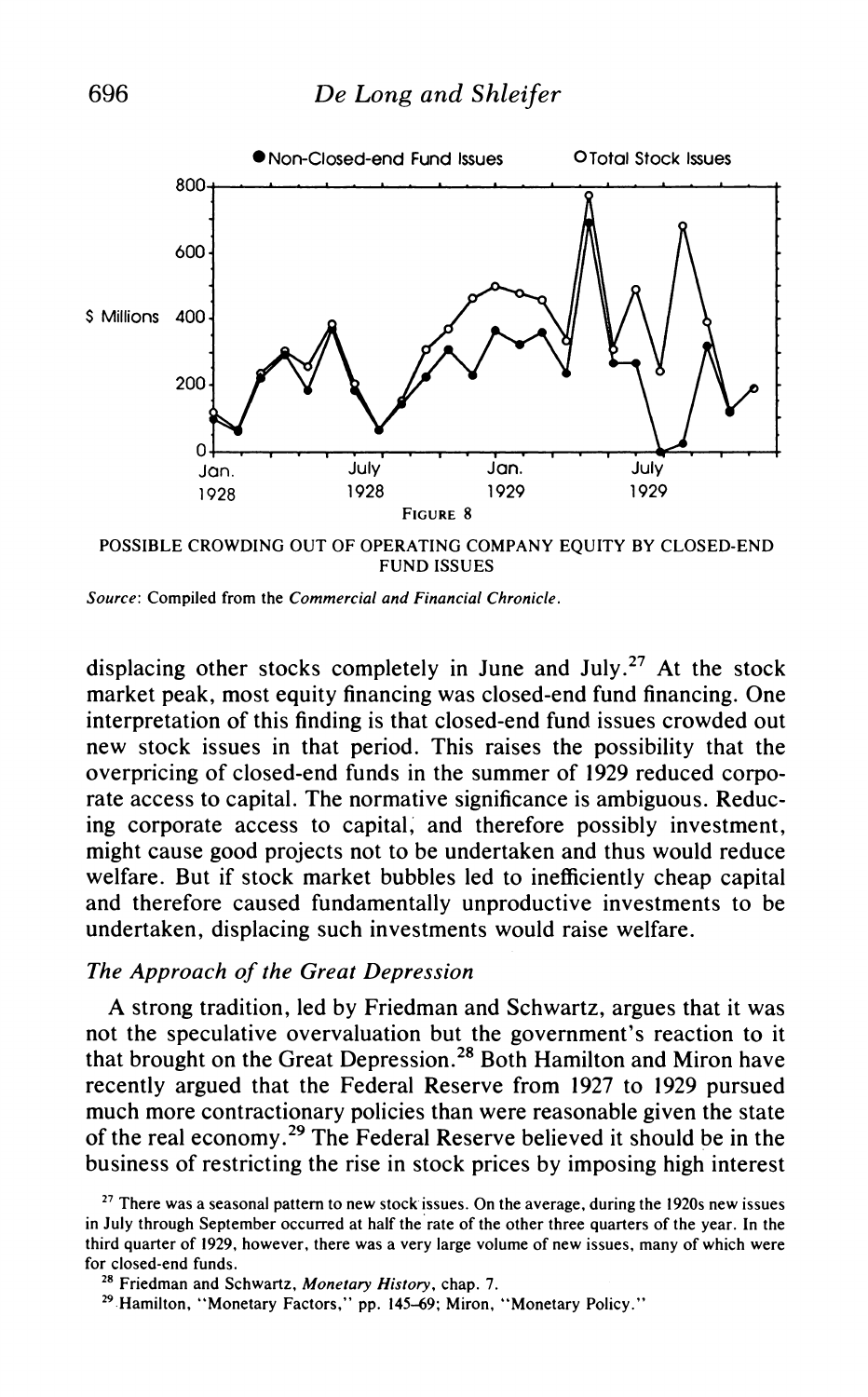**rates and restricting credit. It feared that if it did not do so, the bubble might be followed by a bust and a recession.** 

**The ensuing high interest rates and credit restriction had an effect: economic activity reached a peak in the summer of 1929 and then started downward. The Federal Reserve Board, fearing that too-easy money might renew a speculative bubble and set the stage for an even worse crash in the future, reined in the Federal Reserve Bank of New York's instinct to reduce interest rates and provide more liquidity in the fall of 1929.30 Miron argued that the Federal Reserve's fear of a depression brought on by a speculative crash led it to try to moderate stock price rises, but that its attempts to curb the stock market with tight money ironically helped bring on the very depression it had hoped to avoid.** 

**These two possible real effects of stock market mispricing remain speculative, even after 60 years in which analysts have tried to assess their importance. They show the potential for waves of overenthusiasm or overpessimism in the stock market to seriously derange the real economy-in this case, possibly by crowding operating companies out of the capital market, thus slowing down the expansion of successful corporations. Another possible scenario shows the government following policies that damage the real economy while it tries to control the financial economy.** 

#### **VI. CONCLUSION**

**In few cases can economists observe fundamental values of securities directly. Closed-end mutual funds are one of them: their fundamental values are simply the net asset values of their portfolios. In this article we have used the difference between prices and values of closed-end funds as a measure of investor sentiment. We then used that measure to assess the extent to which the high level of stock prices in the summer of 1929 and their subsequent crash reflected departures of market prices from "fundamentals. "** 

**In the late 1920s, in contrast to previous and subsequent patterns, closed-end funds sold at large premia. We interpret those premia as a sign that investors in closed-end funds were overly optimistic: at the peak, in the summer of 1929, they appeared willing to pay 60 percent more than post-World War 11 experience would suggest was the "normal" relative price of a closed-end fund. This evidence from closed-end funds suggests that the stock market was substantially overvalued in the summer of 1929. Given the correlations between shifts in the median closed-end fund discount and shifts in average stock prices, our crude estimate is that the S & P composite was at least 30 percent above fundamentals.** 

**<sup>30</sup>The theory of the economy underlying such a belief is analyzed in De Long, " 'Liquidation' Cycles."**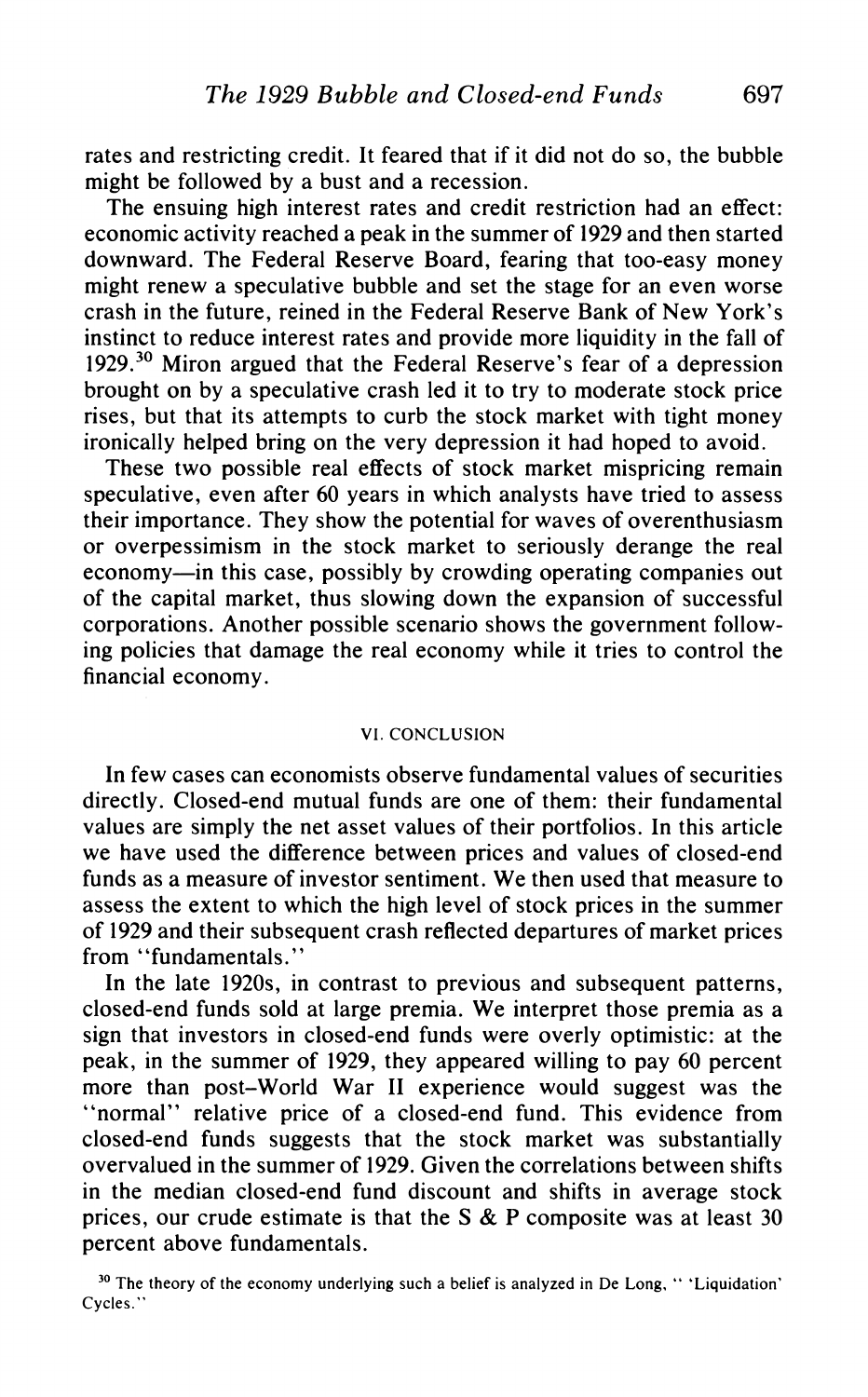|                                             |            |         | Premium   |                        |
|---------------------------------------------|------------|---------|-----------|------------------------|
|                                             |            |         | or        |                        |
|                                             |            |         | Discount  |                        |
| Fund                                        | New Issue? | Date    | $(\%)$    | Source                 |
| Investors' Equity Co.                       |            | 1927.91 | 71        | Keane/NYT              |
| General Public Service Corp.                |            | 1928    | $-12.5$   | CFC                    |
| Chain Store Investment Corp.                |            | 1928    | 47.1      | Baker Library, Higgins |
|                                             |            |         |           | Collection             |
| Continental Securities Corp.                |            | 1928.25 | 19        | Keane/NYT              |
| Investors' Equity Co.                       |            | 1928.91 | 166       | Keane/NYT              |
| American, British, and Continental<br>Corp. |            | 1929    | 138       | Keane/NYT              |
| Chain Store Investment Corp.                |            | 1929    | 52.8      | Keane/NYT              |
| General American Investors                  |            | 1929    | 233       | Keane/NYT              |
| General Public Service Corp.                |            | 1929    | $-4$      | CFC                    |
| <b>Shawmut Association</b>                  |            | 1929    | 0         | Keane/NYT              |
| Capital Administration Co.                  |            | 1929    | 1235      | Keane/NYT              |
| AES                                         |            | 1929    | $-25.246$ | Authors' calculations  |
| Tri-Continental                             | New Issue  | 1929.08 | 13        | <b>CFC/NYT</b>         |
| AES                                         |            | 1929.08 | $-28.152$ | Authors' calculations  |
| National Securities Investment Co.          | New Issue  | 1929.1  | $\bf{0}$  | <b>CFC/NYT</b>         |
| Chicago Corp.                               | New Issue  | 1929.12 | 36        | CFC/NYT                |
| Standard Investing Corp.                    |            | 1929.16 | 84.7      | Keane/NYT              |
| Chain and General Equities Corp.            |            | 1929.17 | 25        | <b>CFC/NYT</b>         |
| AES                                         |            | 1929.17 | $-13.016$ | Authors' calculations  |
| AES                                         |            | 1929.25 | $-14.154$ | Authors' calculations  |
| AES                                         |            | 1929.33 | $-19.754$ | Authors' calculations  |
| Mayflower Associates                        | New Issue  | 1929.39 | 13        | <b>CFC</b>             |
| Investors' Equity Co.                       |            | 1929.41 | 54        | <b>CFC</b>             |
| <b>AES</b>                                  |            | 1929.41 | $-22.4$   | CFC/NYT/Keane          |
| Union-American Investing Co.                |            | 1929.41 | 32.1      | <b>CFC</b>             |
| AES                                         |            | 1929.42 | $-21.527$ | Authors' calculations  |
| Mayflower Associates                        |            | 1929.47 | 20        | CFC                    |
| Shawmut Association                         |            | 1929.49 | $-10.7$   | <b>CFC</b>             |
| General Public Service Corp.                |            | 1929.49 | 34.1      | CFC                    |
| United Founders Corp.                       |            | 1929.49 | 110       | CFC                    |
| U.S. and International Securities           |            | 1929.49 | 212.26    | <b>CFC</b>             |
| Corp.                                       |            |         |           |                        |
| Power and Light Securities Trust            |            | 1929.49 | 6.1       | <b>CFC</b>             |
| AES                                         |            | 1929.5  | 6.475     | Authors' calculations  |
| AES                                         |            | 1929.53 | 11.9      | CFC                    |
| Tri-Continental Corp.                       |            | 1929.58 | 29.18     | <b>CFC</b>             |
| Shenandoah Corp.                            | New Issue  | 1929.58 | 103       | CFC/NYT                |
| <b>Interstate Equities</b>                  | New Issue  | 1929.58 | 25        | CFC/NYT                |
| AES.                                        |            | 1929.58 | 25.196    | Authors' calculations  |
| Blue Ridge Corp.                            | New Issue  | 1929.64 | 46        | Keane/NYT              |
| Investors' Equity Co.                       |            | 1929.64 | 276.6     | <b>CFC</b>             |
| <b>American Equities</b>                    | New Issue  | 1929.64 | 8         | Keane/NYT              |
| <b>Prudential Investors</b>                 |            | 1929.66 | 18        | <b>CFC</b>             |
| Standard Investing Corp.                    |            | 1929.66 | 48.4      | CFC                    |
| Second National Investors                   |            | 1929.66 | 151.99    | CFC                    |
| Shawmut Bank Investment Trust               |            | 1929.66 | 8         | <b>CFC</b>             |
| American Equities Corp.                     | New Issue  | 1929.67 | 8         | CFC/NYT                |
| AES                                         |            | 1929.67 | 21.729    | Authors' calculations  |
| Prince and Whitely                          | New Issue  | 1929.68 | 18        | <b>CFC/NYT</b>         |
|                                             |            |         |           |                        |

**APPENDIX TABLE PRE-1930 OBSERVATIONS OF CLOSED-END FUND PREMIA AND DISCOUNTS**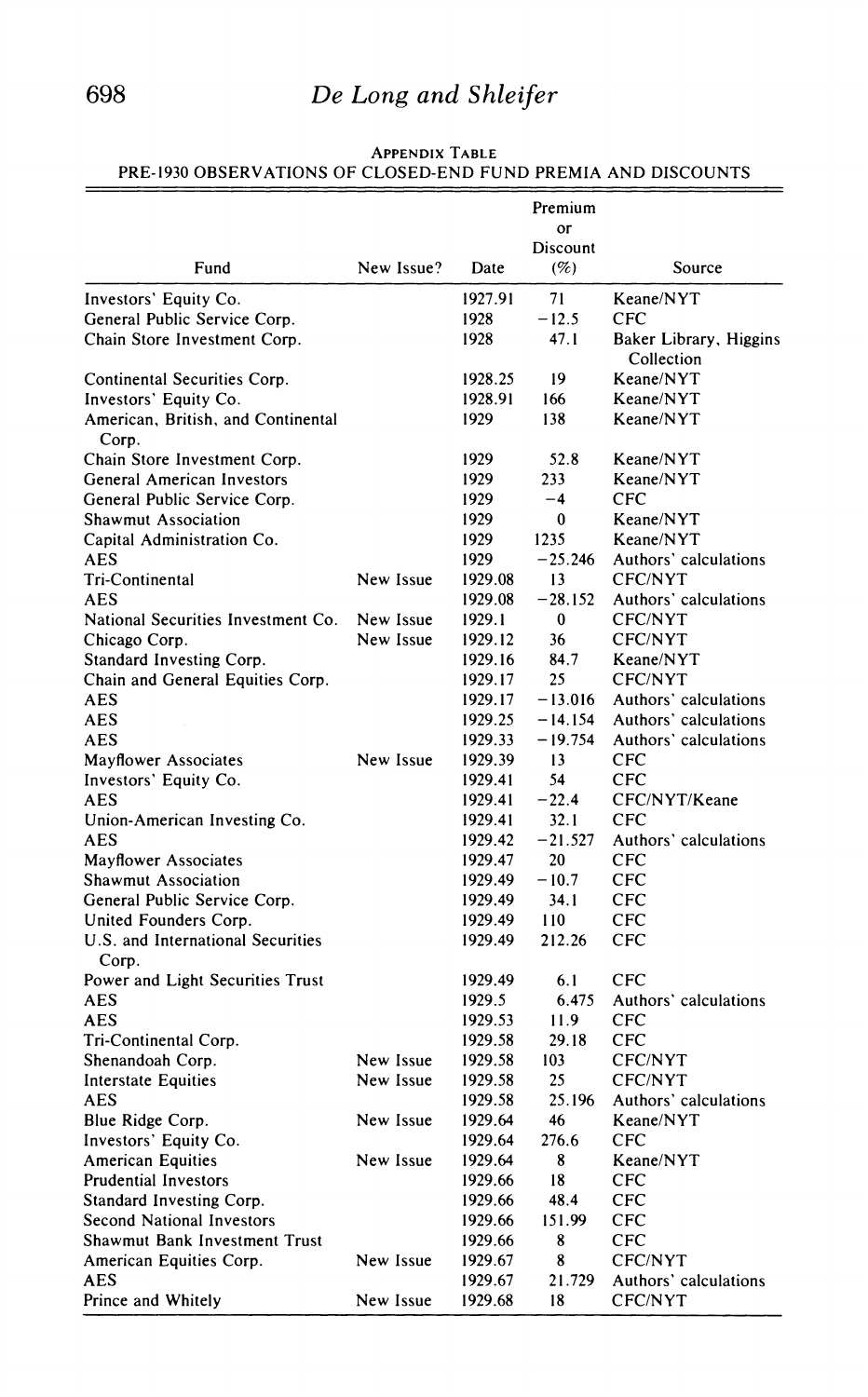| Fund                             | New Issue? | Date    | Premium<br>or<br>Discount<br>(%) | Source                |
|----------------------------------|------------|---------|----------------------------------|-----------------------|
| Lehman Corp.                     | New Issue  | 1929.71 | 16.5                             | <b>CFC/NYT</b>        |
| Capital Administration Co.       |            | 1929.75 | 263                              | CFC                   |
| <b>Century Shares Trust</b>      |            | 1929.75 | $-5.3$                           | CFC                   |
| General Public Service Corp.     |            | 1929.75 | 15.87                            | CFC/Keane             |
| <b>AES</b>                       |            | 1929.75 | 8.062                            | Authors' calculations |
| <b>AES</b>                       |            | 1929.83 | $-4.925$                         | Authors' calculations |
| Graymur Corp.                    |            | 1929.87 | $-28$                            | CFC                   |
| <b>AES</b>                       |            | 1929.92 | $-8.737$                         | Authors' calculations |
| General Public Service Corp.     |            | 1930    | 28                               | CFC/Keane             |
| <b>Shawmut Association</b>       |            | 1930    | $-33$                            | CFC                   |
| Lehman Corp.                     |            | 1930    | $-18$                            | Keane/NYT             |
| Blue Ridge Corp.                 |            | 1930    | $-24.5$                          | Keane/NYT             |
| <b>Prudential Investors</b>      |            | 1930    | $-30$                            | CFC                   |
| Goldman-Sachs Trading Corp.      |            | 1930    | $-6.3$                           | Keane/NYT             |
| <b>AES</b>                       |            | 1930    | $-18$                            | Authors' calculations |
| Power and Light Securities Trust |            | 1930.08 | $-10$                            | CFC                   |
| Lehman Corp.                     |            | 1930.16 | $-14$                            | Keane/NYT             |
| <b>AES</b>                       |            | 1930.25 | $-13.8$                          | Keane/NYT             |

**APPENDIX TABLE-continued** 

**Notes: In the Date column, 1929.00 means Jan. 1, 1929; 1929.50 means July 1, 1929; and so on; AES = the American European Securities Corporation; CFC = the Commercial and Financial Chronicle; NYT = the New York Times; Keane = Keane's Manual of Investment Trusts.** 

#### **REFERENCES**

- **Barsky, Robert, and J. Bradford De Long, "Bull and Bear Markets in the Twentieth Century," this JOURNAL, 50 (Mar. 1990), pp. 1-17.**
- **Barsky, Robert, and J. Bradford De Long, "Why Have Stock Prices Fluctuated?" (Mimeo, Harvard University, Department of Economics, 1990).**
- **Becker, A. G., and Co., "The Investment Company," Keane's Investment Trust Monthly, 1 (Jan. 1930), pp. 125-26.**
- **Cowles, Alfred, and Associates, Common Stock Indices (Chicago, 1938).**
- **De Long, J. Bradford, " 'Liquidation' Cycles: Old-Fashioned Real Business Cycle Theory and the Great Depression" (Mimeo, Harvard University, Department of Economics, 1990).**
- **De Long, J. Bradford, Andrei Shleifer, Lawrence Summers, and Robert Waldmann, "Noise Trader Risk in Financial Markets," Journal of Political Economy, 98 (Aug. 1990), pp. 703-38.**
- **Fisher, Irving, The Stock Market Crash-and After (New York, 1930).**
- **Friedman, Milton, and Anna J. Schwartz, A Monetary History of the United States, 1867-1960 (Princeton, 1963).**
- **Galbraith, John Kenneth, The Great Crash (Cambridge, MA, 1954).**
- **Hamilton, James, "Monetary Factors in the Great Depression," Journal of Monetary Economics, 19 (Mar. 1987), pp. 145-69.**
- **Lee, Charles, Andrei Shleifer, and Richard Thaler, "Anomalies: Closed-End Mutual Funds," Journal of Economic Perspectives, 4:4 (Fall 1990), pp. 153-62.**
- **Lee, Charles, Andrei Shleifer, and Richard Thaler, "Investor Sentiment and the Closed-End Fund Puzzle," Journal of Finance, 46 (Mar. 1991), pp. 75-109.**